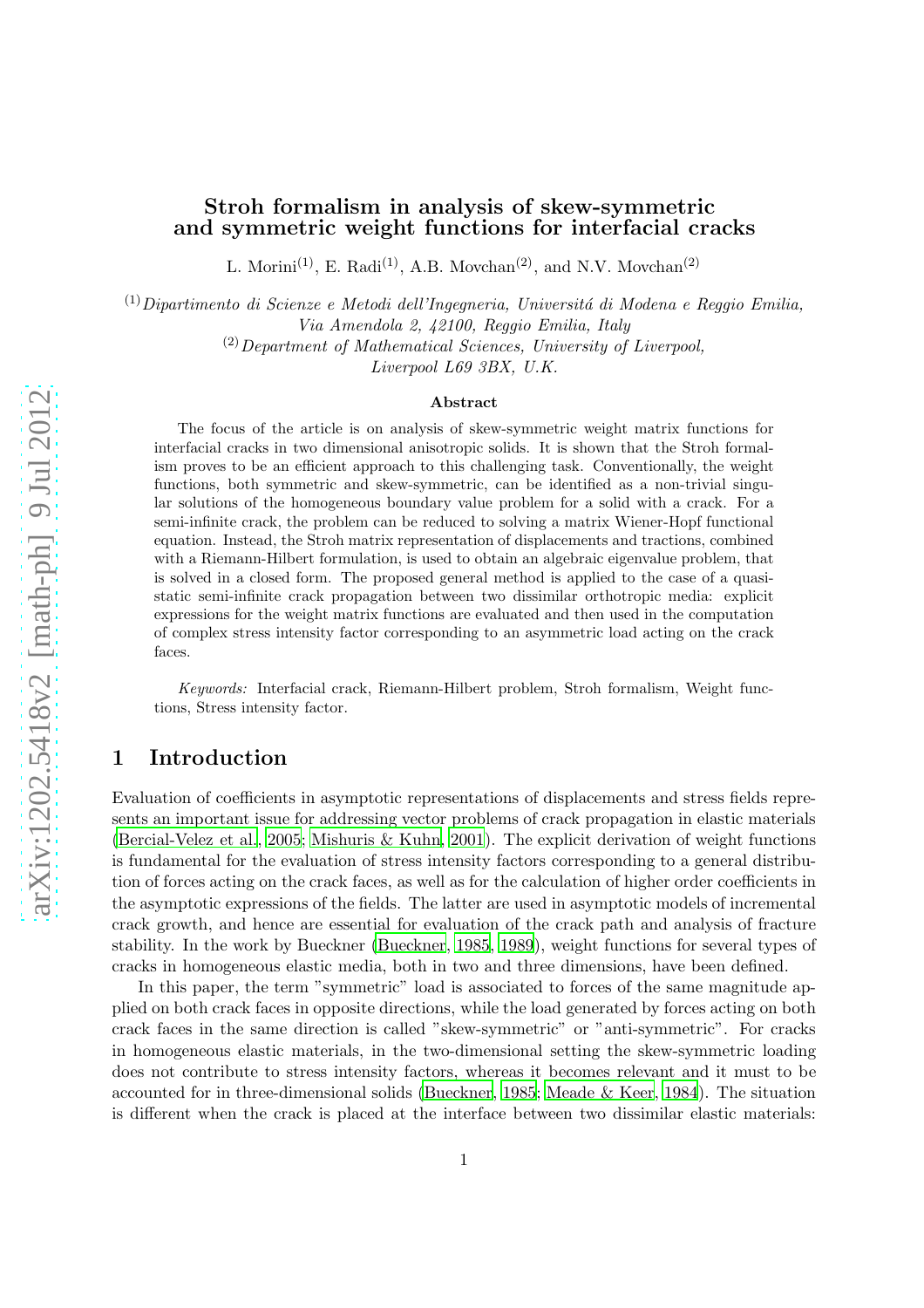even for two-dimensional problems the skew-symmetric loads generate a non-zero contribution to stress intensity factors [\(Bercial-Velez et al., 2005](#page-24-0); [Lazarus & Leblond](#page-24-5), [1998;](#page-24-5) [Piccolroaz et al.](#page-25-0), [2009\)](#page-25-0). In particular, for Mode III interfacial cracks the stress components do not oscillate, but a non-vanishing skew-symmetric component of the weight function still has to be accounted [\(Piccolroaz et al., 2009](#page-25-0), [2010\)](#page-25-1). In the case of isotropic media, weight functions for semi-infinite cracks can be defined as singular non-trivial solutions of the homogeneous boundary problem with zero tractions on the crack faces but unbounded elastic energy [\(Willis & Movchan](#page-25-2), [1995](#page-25-2)). For interfacial cracks between dissimilar isotropic elastic media, the weight functions are well discussed in literature [\(Lazarus & Leblond, 1998;](#page-24-5) [Piccolroaz et al., 2009,](#page-25-0) [2010\)](#page-25-1). The problem is generally reduced to a functional equation of Wiener-Hopf type, and its solution gives the symmetric weight function matrix [\(Antipov, 1999](#page-24-6)), while the skew-symmetric component is obtained by the construction of the corresponding full-field singular solution of the elasticity boundary value problem discussed in [Piccolroaz et al. \(2009\)](#page-25-0). For interfacial cracks between anisotropic dissimilar elastic media, although weight functions have been derived by [Gao \(1991](#page-24-7), [1992](#page-24-8)) and [Ma & Chen \(2004](#page-24-9)), the results on skew-symmetric weight functions are not readily available.

In this article we illustrate a general procedure for the calculation of symmetric and skewsymmetric weight functions matrices for semi-infinite two-dimensional interfacial crack problems in anisotropic elastic bi-materials. It is shown that the challenging analysis of the matrix functional Wiener-Hopf equation can be replaced by solving a matrix eigenvalue problem deduced via an equivalent formulation, based on Stroh representation of displacement and stress fields [\(Stroh](#page-25-3), [1962\)](#page-25-3). By means of this new approach, general expressions for weight functions matrices, valid for plane interfacial cracks problems between any anisotropic media, are obtained. This general result is reported and discussed in details in Section [\(3\)](#page-7-0).

Section [\(4\)](#page-9-0) illustrates the proposed method for the case of a semi-infinite two-dimensional stationary crack between two dissimilar orthotropic materials under plane stress deformation [\(Suo, 1990b](#page-25-4)), corresponding to a general non-symmetric load. Stroh representations for displacements and stress corresponding to this problem are explicitly calculated and used for deriving symmetric and skew-symmetric weight functions matrices. In Section [\(5\)](#page-15-0) both symmetric and skew-symmetric weight functions are utilized together with Betti formula in order to evaluate complex stress intensity factor for an interfacial crack in orthotropic bi-material subject to an asymmetric loading configuration. In the particular case of isotropic media, the obtained result is consistent with the stress intensity factor derived for the non-symmetric distribution of forces obtained by [Piccolroaz et al. \(2009](#page-25-0)).

Finally, in Appendix A, the evaluated skew-symmetric weight function is compared to those calculated by the full field singular solution of the plane elasticity problem, following the approach illustrated in [Piccolroaz et al. \(2009](#page-25-0)). The perfect agreement detected between the expressions derived by means of two alternative formulations represents an important benchmarking for the correctness of the obtained results.

## 2 Interfacial cracks: preliminary results

Here we introduce the main notations and the mathematical framework of the model. Consider a quasi-static advance of a semi-infinite plane crack between two dissimilar anisotropic elastic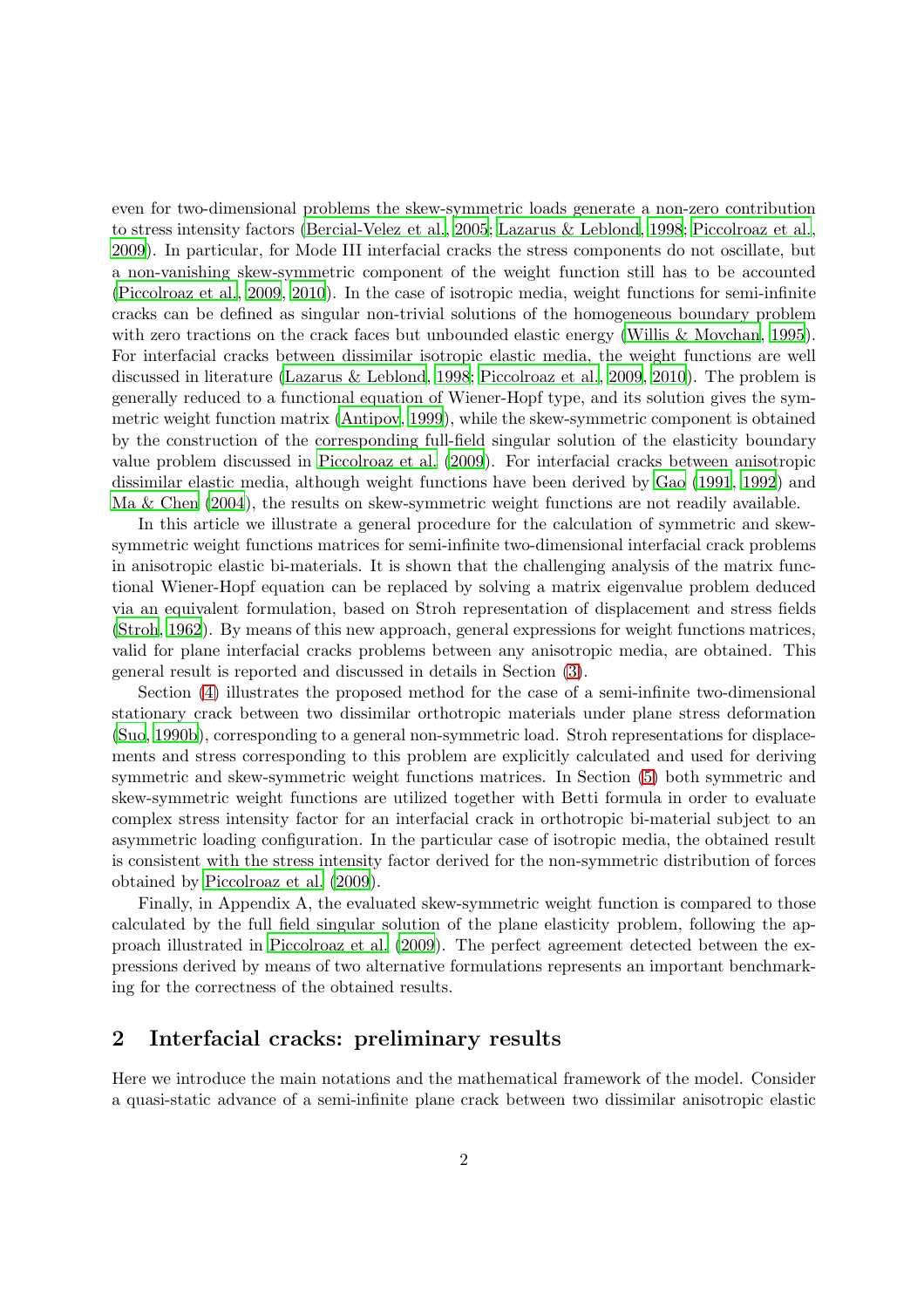materials with asymmetric loading applied to the crack faces, the geometry of the system is shown in Fig. $(1)$ .

The loading is defined via tractions acting upon the crack faces. Considering a Cartesian coordinate system with the origin at the crack tip, (see Fig. $(1)$ ), traction components behind the crack front are then defined as follows:

$$
\sigma_{2j}^{\pm}(x_1, 0^{\pm}) = p_j^{\pm}(x_1) \quad \text{for} \quad x_1 < 0 \quad j = 1, 2,\tag{1}
$$

where  $p_j^{\pm}(x_1)$  are given functions.

Since the load is assumed to be self-balanced, its resultant force and moment vectors are equal to zero. Moreover, we assume that forces are applied outside a neighborhood of the crack tip and vanish at the infinity. The body forces are assumed to be zero. Symmetric and skew-symmetric parts of the loading are given by the following expressions:

$$
\langle p_j \rangle (x_1) = \frac{1}{2} \left( p_j^+(x_1) + p_j^-(x_1) \right), \quad [p_j](x_1) = p_j^+(x_1) - p_j^-(x_1), \quad j = 1, 2, \tag{2}
$$

The solutions in form of functions which vanish at the infinity and possess finite elastic energy are sought. Expressions for the stress field and displacements for a semi-infinite interfacial crack in anisotropic bi-materials have been obtained by means of Stroh formalism [\(Stroh](#page-25-3), [1962](#page-25-3)) by [Suo \(1990b\)](#page-25-4). This approach to the physical problem of the crack, that is used for the derivation of weight function matrix in the paper, is reported in Section [\(2.1\)](#page-2-0).

In Section [\(2.2\)](#page-4-0) the weight functions are defined as non-trivial singular solutions of the homogeneous elasticity problem for interfacial cracks with zero tractions on the crack faces but unbounded elastic energy, following the approach of [Piccolroaz et al. \(2009](#page-25-0)).

Section [\(2.3\)](#page-5-0) reports the application of the Betti formula to physical fields and weight functions and the derivation of the fundamental identity in the Fourier space, discussed in details in [Willis & Movchan \(1995](#page-25-2)); [Piccolroaz & Mishuris \(2011](#page-25-5)) and [Piccolroaz et al. \(2007\)](#page-25-6). This integral identity will be used in the paper for the evaluation of coefficients in the asymptotics of the stress fields near the crack tip by means of a procedure based on weight functions theory [\(Piccolroaz et al., 2009](#page-25-0)).

The asymptotic representations of physical displacements and stress fields near the crack tip, including the stress intensity factor as the coefficient of the first term [\(Piccolroaz & Mishuris,](#page-25-5) [2011;](#page-25-5) [Piccolroaz et al., 2009](#page-25-0)), are introduced in Section [\(2.4\)](#page-6-0).

### <span id="page-2-0"></span>2.1 Stroh formalism in analysis of interfacial cracks

Physical displacements and stress fields for an intefacial crack between two different anisotropic materials can be derived by means of the Lekhnitskii or Stroh approaches [\(Lekhnitskii](#page-24-10), [1963](#page-24-10); [Stroh](#page-25-3), [1962](#page-25-3); [Suo, 1990b\)](#page-25-4). Following the article by Suo [\(Suo,](#page-25-4) [1990b](#page-25-4)), we introduce the stress vectors  $\mathbf{t}_j = (\sigma_{1j}, \sigma_{2j})^T$  together with the displacement  $\mathbf{u} = (u_1, u_2)^T$ . The constitutive relations for both the elastic media occupying respectively the upper and lower half-planes can be written using the Stroh formulation [\(Stroh](#page-25-3), [1962\)](#page-25-3):

$$
\mathbf{t}_1 = \mathbf{Q}\mathbf{u}_{,1} + \mathbf{R}\mathbf{u}_{,2} \tag{3}
$$

$$
\mathbf{t}_2 = \mathbf{R}^T \mathbf{u}_{,1} + \mathbf{T} \mathbf{u}_{,2},\tag{4}
$$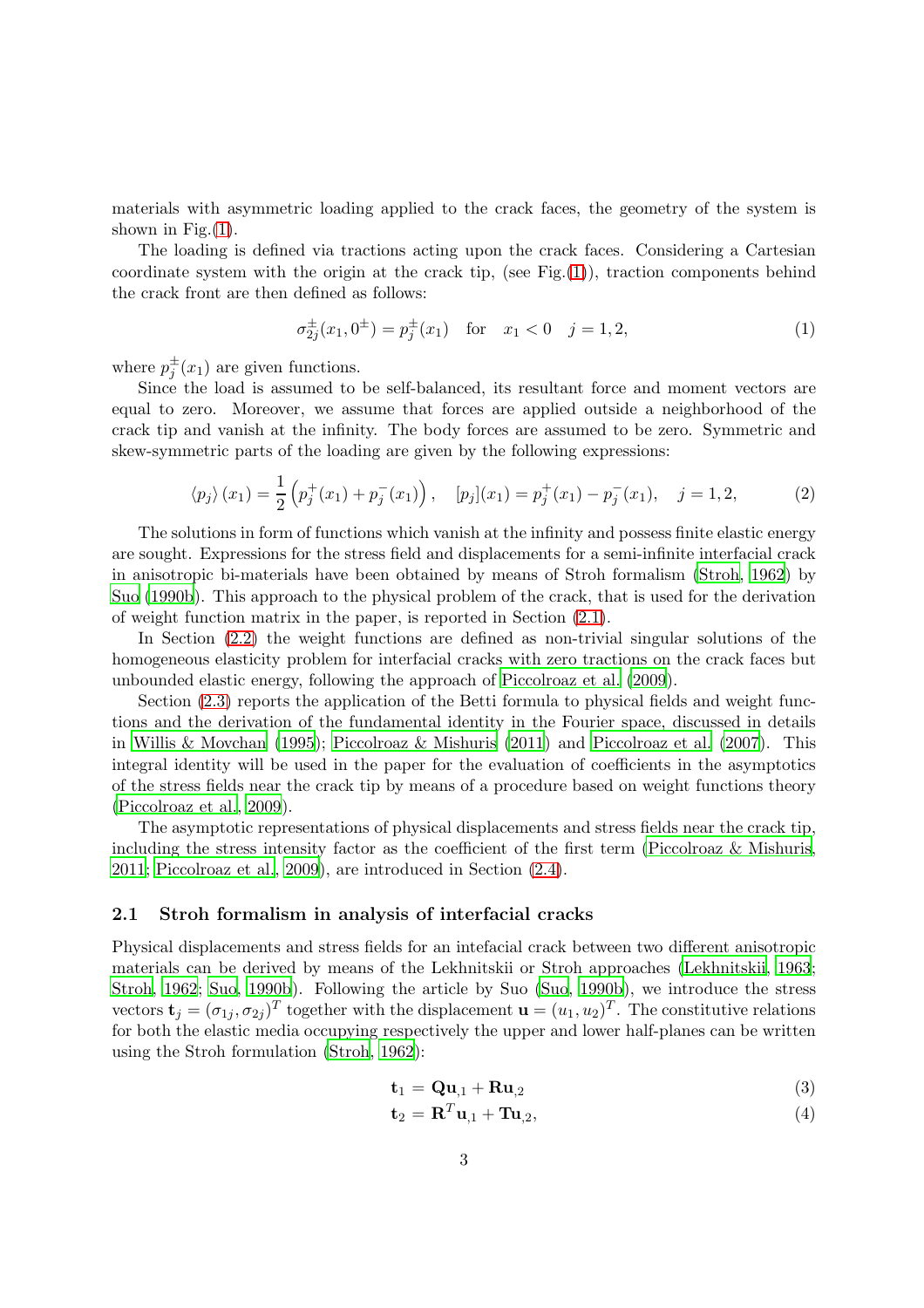

<span id="page-3-0"></span>Figure 1: Geometry of the model.

where the matrices  $\mathbf{Q}, \mathbf{R}$  and  $\mathbf{T}$  depend on the material constants. A semi-infinite static crack placed at the interface between the two materials is considered, as it is illustrated in Fig.[\(1\)](#page-3-0). Accordingly, the derivative of the displacement  $\mathbf{u}_{,1}(x_1, x_2)$  and the traction  $\boldsymbol{\tau}(x_1, x_2) = \mathbf{t}_2(x_1, x_2)$ can be written as

<span id="page-3-2"></span>
$$
\tau(x_1, x_2) = \mathbf{Bg}(\mathbf{z}) + \overline{\mathbf{Bg}(\mathbf{z})}
$$
\n(5)

and

<span id="page-3-4"></span>
$$
\mathbf{u}_{,1}(x_1,x_2) = \mathbf{A}\mathbf{g}(\mathbf{z}) + \overline{\mathbf{A}\mathbf{g}(\mathbf{z})},\tag{6}
$$

where **A** and **B** are constant matrices,  $g(z)$  is an analytic vector function with components  $g_i(x_1 + \mu_i x_2)$ , and  $\mu_i$  are complex numbers with positive imaginary parts. According to [Suo](#page-25-4) [\(1990b](#page-25-4)), if  $g_j(z_j)$  is an analytic function of  $z_j = x_1 + \mu_j x_2$  in the upper half-plane (or in the lower half-plane) for one  $\mu_j$ , where  $\mu_j$  is a complex number with positive imaginary parts, it is analytic for any  $\mu_i$ . On the basis of this property, here and in the text that follows, we reduce the analysis to a single complex variable. The connection between the elements of A, B and Q, R, T is given by the following relations (see [Ting \(1996](#page-25-7)), pages 170, 171):

<span id="page-3-1"></span>
$$
(Q_{ik} + (R_{ik} + R_{ki})\mu_j + T_{ik}\mu_j^2)A_{kj} = 0
$$
\n(7)

<span id="page-3-5"></span>
$$
B_{ij} = (R_{ki} + \mu_j T_{ik})A_{kj} \tag{8}
$$

Thus, each column of  $\bf{A}$  is a non-trivial solution of the eigensystem  $(7)$ , while the eigenvalues  $\mu_j$  are roots of the characteristic equation:

$$
|Q_{ik} + (R_{ik} + R_{ki})\mu_j + T_{ik}\mu_j^2| = 0
$$
\n(9)

In turn, for each of the two phases we introduce the Hermitian matrix  $\mathbf{Y} = i\mathbf{A}\mathbf{B}^{-1}$ , which will be used in the text below. Further in the text, we shall use the superscripts  $(1)$  and  $(2)$  to denote the quantities related to the upper and lower half-planes, respectively.

The expression [\(5\)](#page-3-2), in the limit  $x_2 \to 0^{\pm}$ , leads to a non-homogeneous Riemann-Hilbert problem:

<span id="page-3-3"></span>
$$
\mathbf{h}^{+}(x_{1}) - \mathbf{h}^{-}(x_{1}) = \boldsymbol{\tau}(x_{1}), \quad x_{1} \in \mathbf{R}, \tag{10}
$$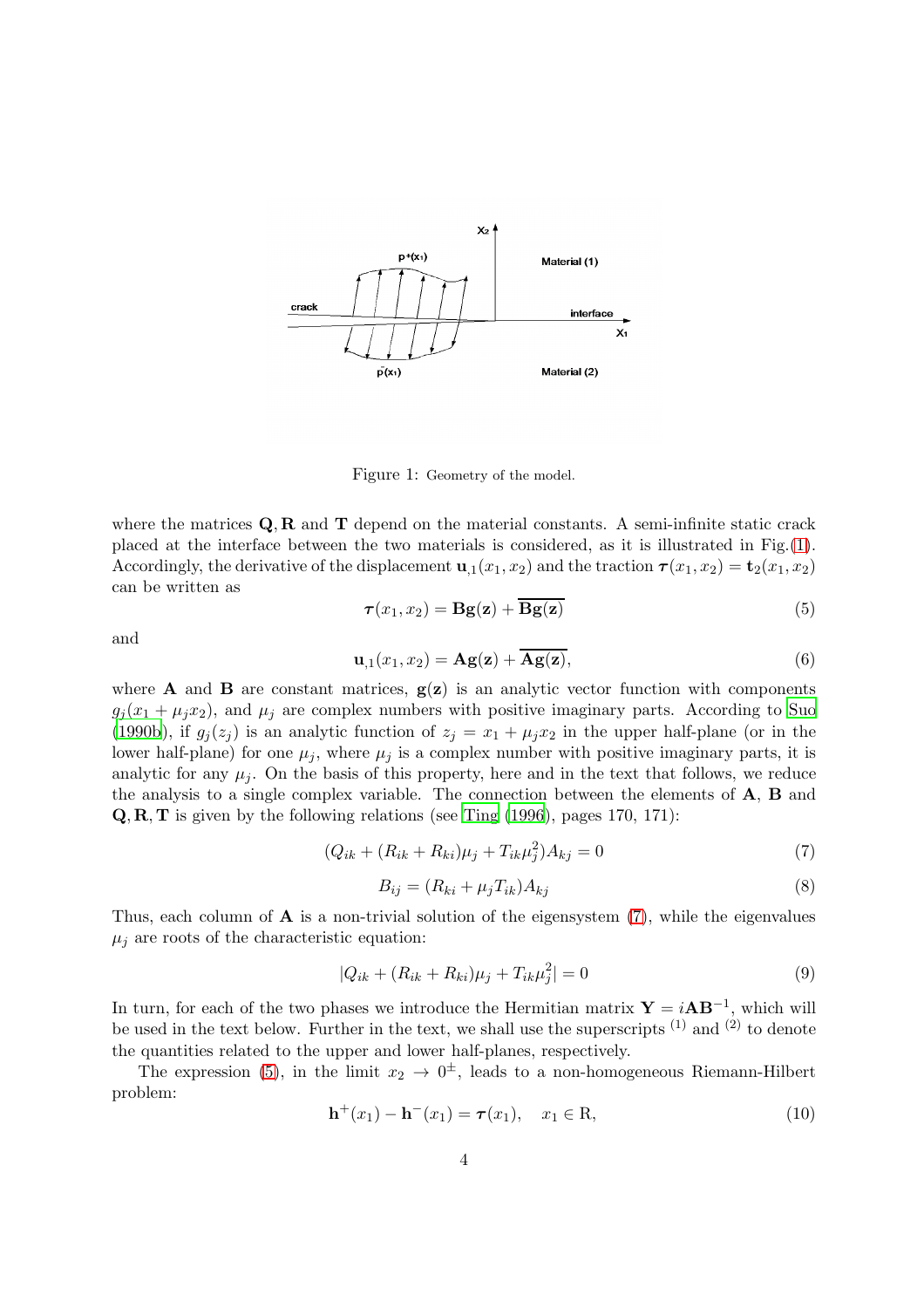A crack advancing along the negative semi-axis  $x_1 < 0$  is considered, the traction-free condition is imposed for  $x_1 < 0$ , while the continuity of the tractions at the interface is assumed ahead the crack front. The following equations are satisfied on the real axis [\(Suo](#page-25-4), [1990b\)](#page-25-4):

<span id="page-4-1"></span>
$$
\mathbf{h}^+(x_1) + \overline{\mathbf{H}}^{-1} \mathbf{H} \mathbf{h}^-(x_1) = \boldsymbol{\tau}(x_1) \quad \text{for} \quad x_1 > 0 \tag{11}
$$

$$
\mathbf{h}^+(x_1) + \overline{\mathbf{H}}^{-1} \mathbf{H} \mathbf{h}^-(x_1) = 0 \qquad \text{for} \qquad x_1 < 0 \tag{12}
$$

The detailed analysis of this problem is included in [Suo \(1990b](#page-25-4)); [Suo et al. \(1992](#page-25-8)), and it shows that the stress and displacement fields do not have oscillation near the crack tip for the case when the matrix  $\mathbf{H} = \mathbf{Y}^{(1)} + \overline{\mathbf{Y}}^{(2)}$  is real, otherwise the stress and displacement are characterized by the oscillatory behavior near the crack tip. The branch cut for the function  $h(z)$  is assumed to be along the crack line  $x_1 < 0$ . Assuming that the stress vanish at the infinity, the solution of the homogeneous Riemann-Hilbert problem [\(12\)](#page-4-1) is  $h(z) = wz^{-\frac{1}{2} + i\varepsilon}$ , where w is solution of the following eigenvalues problem [\(Gao et al.](#page-24-11), [1992](#page-24-11); [Suo, 1990b](#page-25-4); [Suo et al.](#page-25-8), [1992\)](#page-25-8):

<span id="page-4-2"></span>
$$
\overline{\mathbf{H}}\mathbf{w} = e^{2\pi\varepsilon} \mathbf{H}\mathbf{w}.\tag{13}
$$

The traction  $\tau$  ahead of the crack has the form:

<span id="page-4-3"></span>
$$
\boldsymbol{\tau}(x_1) = \frac{1}{\sqrt{2\pi x_1}} \text{Re}\left(K x_1^{i\epsilon} \mathbf{w}\right). \tag{14}
$$

where  $K = K_I + iK_{II}$  is the complex stress intensity factor including both mode I and mode II contributions to the traction,  $\varepsilon$  is the bi-material parameter (a real non-dimensional number measuring an aspect of elastic dissimilarity of the two materials), and w is the eigenvector obtained from [\(13\)](#page-4-2).

For the case of plane strain load, it has been shown in Suo [\(Suo](#page-25-4), [1990b](#page-25-4); [Suo et al.](#page-25-8), [1992](#page-25-8)) that the displacement jump [u] across a semi-infinite crack running along the negative semi-axis  $x_1 < 0$  is given in the form

<span id="page-4-5"></span>
$$
[\mathbf{u}](x_1) = \left(\frac{2(-x_1)}{\pi}\right)^{1/2} \frac{(\mathbf{H} + \overline{\mathbf{H}})}{\cosh \pi \varepsilon} \text{Re}\left(\frac{K(-x_1)^{i\varepsilon} \mathbf{w}}{1 + 2i\varepsilon}\right)
$$
(15)

### <span id="page-4-0"></span>2.2 Weight functions definition

Following the theory developed by Willis and Movchan [\(Willis & Movchan](#page-25-2), [1995](#page-25-2)), we define a vector function  $\mathbf{U} = (U_1, U_2)^T$  as the singular solution of the elasticity problem with zero traction on the faces where the crack is placed along the positive semi-axis  $x_1 > 0$ . The traces of these functions on the plane containing the crack are known as the weight functions [\(Piccolroaz et al.](#page-25-0), [2009\)](#page-25-0), and notations  $[U]$  and  $\langle U \rangle$  will be used in the paper to denote symmetric and skewsymmetric weight functions respectively:

<span id="page-4-4"></span>
$$
[\mathbf{U}](x_1) = \mathbf{U}(x_1, x_2 = 0^+) - \mathbf{U}(x_1, x_2 = 0^-)
$$
\n(16)

$$
\langle \mathbf{U} \rangle (x_1) = \frac{1}{2} (\mathbf{U}(x_1, x_2 = 0^+) + \mathbf{U}(x_1, x_2 = 0^-))
$$
\n(17)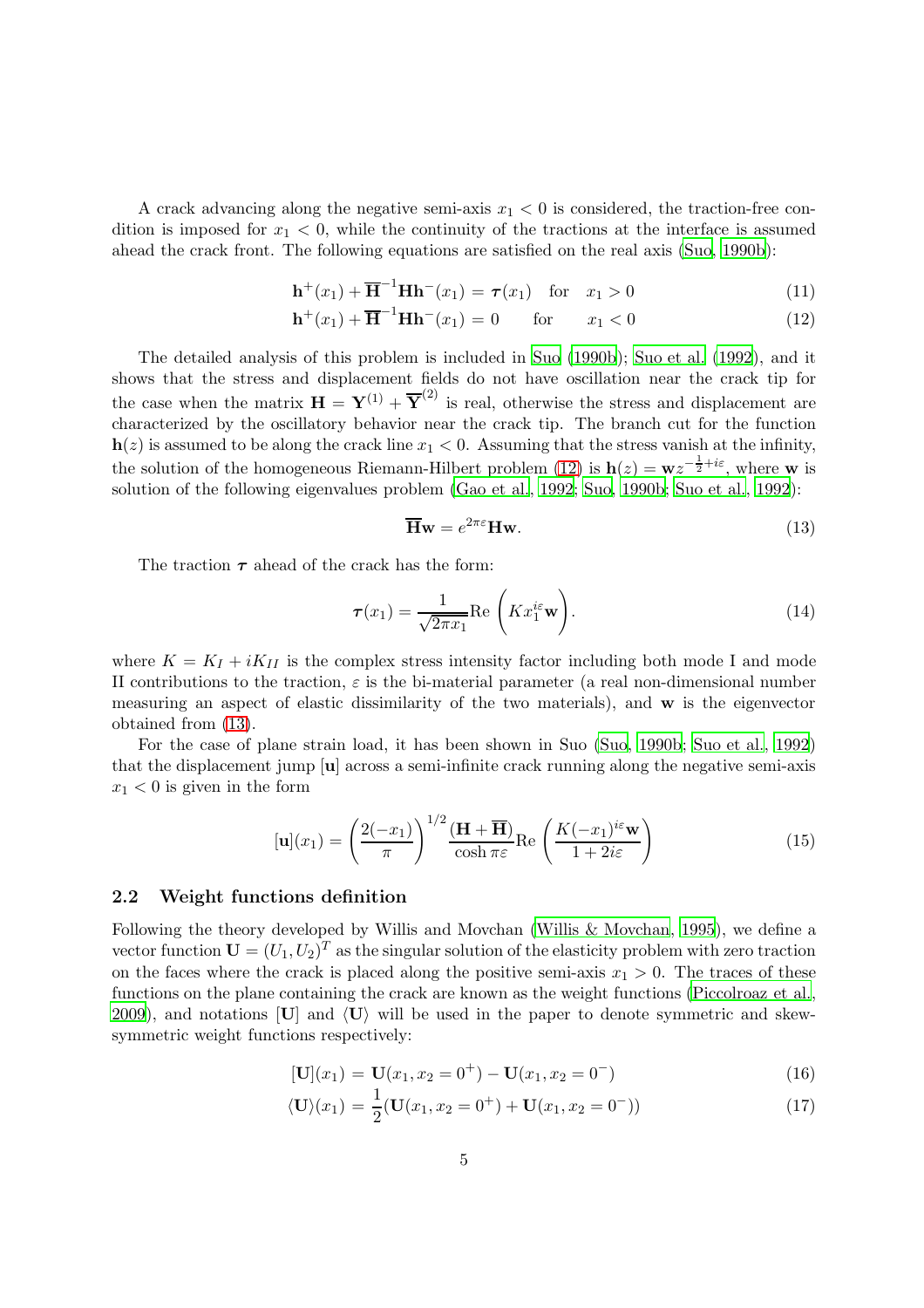The traction vector  $\Sigma = (\Sigma_1, \Sigma_2)^T$  associated to the singular solutions is continuous on the plane containing the crack (see [Piccolroaz et al. \(2007](#page-25-6), [2009\)](#page-25-0)) and vanishes for  $x_1 < 0$ (homogeneous boundary conditions are imposed). In practice, for singular solutions we impose traction-free condition for  $x_1 > 0$  and traction continuity at the interface for  $x_1 < 0$ :

<span id="page-5-1"></span>
$$
\mathbf{h}^+(x_1) + \overline{\mathbf{H}}^{-1} \mathbf{H} \mathbf{h}^-(x_1) = 0 \quad \text{for} \quad x_1 > 0 \tag{18}
$$

$$
\mathbf{h}^+(x_1) + \overline{\mathbf{H}}^{-1} \mathbf{H} \mathbf{h}^-(x_1) = \Sigma(x_1) \quad \text{for} \quad x_1 < 0 \tag{19}
$$

It is important to note that the domain of singular solutions and then of weight functions is different from the domain of the physical solution, defined in previous Section, where the crack is placed along the negative semi-axis. For the singular solution, the branch cut for  $h(x_1)$  is chosen to be along the line  $x_1 > 0$ . Using the representation  $h(z) = v z^{-\frac{3}{2} + i\varepsilon}$  we reduce [\(19\)](#page-5-1) to the eigenvalues problem:

$$
\overline{\mathbf{H}}\mathbf{v} = e^{-2\pi\varepsilon} \mathbf{H}\mathbf{v}.\tag{20}
$$

The bi-material matrix **H** is Hermitian, and the eigenvector corresponding to the eigenvalue  $-\varepsilon$ is  $\mathbf{v} = \overline{\mathbf{w}}$  [\(Suo, 1990b](#page-25-4)). The singular traction  $\Sigma$  is sought in the form:

<span id="page-5-2"></span>
$$
\Sigma = \frac{(-x_1)^{-\frac{3}{2}}}{\sqrt{2\pi}} \text{Re}\left(C\overline{\mathbf{w}}(-x_1)^{i\varepsilon}\right),\tag{21}
$$

where  $C = C_I + iC_{II}$  is a complex constant representing both mode I and mode II contributions to the traction  $(21)$ , as it is for the complex stress intensity factor K with regard to the physical traction (see eq.[\(14\)](#page-4-3)). The shear and normal opening modes for plane stress and plane strain problems are coupled. Two linearly independent vectors  $\Sigma$  and associated weight functions can be identified similar to [Piccolroaz & Mishuris \(2011](#page-25-5)); [Piccolroaz et al. \(2009](#page-25-0)).

## <span id="page-5-0"></span>2.3 Fundamental Betti identity

As discussed above, U is discontinuous along the positive semi-axis  $x_1 > 0$ , whereas u is discontinuous along the positive semi-axis  $x_1 < 0$ .  $\Sigma$  is zero for  $x_1 > 0$ , whereas  $\tau$  is zero for  $x_1 < 0$ . Asymmetric loading are applied to the crack faces (see Fig. $(1)$ ), thus the physical traction acting at the interface on the entire  $x_1$  axis can be written as:

<span id="page-5-4"></span>
$$
\boldsymbol{\sigma}(x_1, x_2 = 0^+) = \mathbf{p}^+(x_1) + \boldsymbol{\tau}(x_1), \quad \boldsymbol{\sigma}(x_1, x_2 = 0^-) = \mathbf{p}^-(x_1) + \boldsymbol{\tau}(x_1), \tag{22}
$$

According to the approach illustrated in [Willis & Movchan \(1995](#page-25-2)) and [Piccolroaz et al.](#page-25-6) [\(2007](#page-25-6)), in order to derive explicit formulas for calculating the coefficients for the asymptotic of the stress fields near to the crack tip, we apply the Betti formula to the physical fields and to weight functions. The following relations, respectively in the upper and in the lower-midplane, are obtained:

<span id="page-5-3"></span>
$$
\int_{x_2=0^+} \left\{ \mathbf{U}^T (x_1' - x_1, 0^+) \mathbf{R} \sigma (x_1, 0^+) - \mathbf{\Sigma}^T (x_1' - x_1, 0^+) \mathbf{R} \mathbf{u} (x_1, 0^+) \right\} dx_1 = 0 \tag{23}
$$

$$
\int_{x_2=0^-} \left\{ \mathbf{U}^T (x_1' - x_1, 0^-) \mathcal{R} \sigma (x_1, 0^-) - \mathbf{\Sigma}^T (x_1' - x_1, 0^-) \mathcal{R} \mathbf{u} (x_1, 0^-) \right\} dx_1 = 0 \quad (24)
$$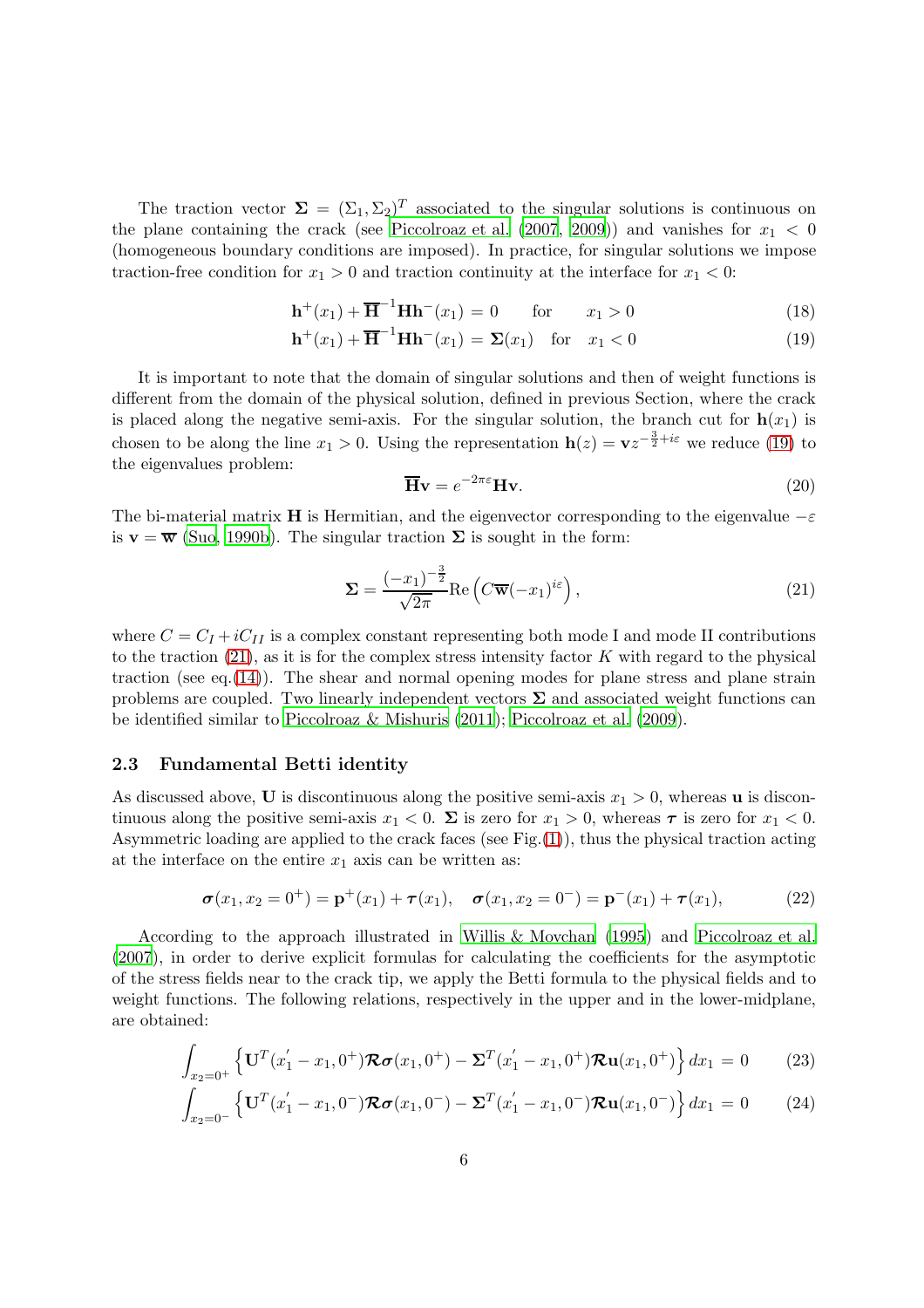where  $\mathcal R$  is the rotation matrix:

$$
\mathcal{R} = \begin{pmatrix} -1 & 0 \\ 0 & 1 \end{pmatrix},
$$

Subtracting the  $(24)$  from the  $(23)$  and using  $(22)$ , we derive the following integral identity:

$$
\int_{x_2=0} \left\{ \mathbf{U}^T (x_1' - x_1, 0^+) \mathcal{R} \mathbf{p}^+(x_1) + \mathbf{U}^T (x_1' - x_1, 0^+) \mathcal{R} \boldsymbol{\tau} (x_1) - \mathbf{U}^T (x_1' - x_1, 0^-) \mathcal{R} \mathbf{p}^-(x_1) - \right.
$$
\n
$$
- \mathbf{U}^T (x_1' - x_1, 0^-) \mathcal{R} \boldsymbol{\tau} (x_1) - \left[ \mathbf{\Sigma}^T (x_1' - x_1, 0^+) \mathcal{R} \mathbf{u} (x_1, 0^+) + \mathbf{\Sigma}^T (x_1' - x_1, 0^-) \mathcal{R} \mathbf{u} (x_1, 0^-) \right] \right\} dx_1 = 0
$$
\nReferring to (16) and (17) we deduce

Referring to [\(16\)](#page-4-4) and [\(17\)](#page-4-4) we deduce

<span id="page-6-1"></span>
$$
\int_{x_2=0} \left\{ [\mathbf{U}]^T (x_1' - x_1, 0^+) \mathcal{R} \tau(x_1) - \Sigma^T (x_1' - x_1, 0^+) \mathcal{R}[\mathbf{u}](x_1) \right\} =
$$
\n
$$
= - \int_{x_2=0} \left\{ [\mathbf{U}]^T (x_1' - x_1, 0^+) \mathcal{R} \langle \mathbf{p} \rangle (x_1) - \Sigma^T (x_1' - x_1, 0^+) \mathcal{R}[\mathbf{p}](x_1) \right\}.
$$
\n(25)

Let us define the Fourier transform of the skew-symmetric weight function and associated traction  $\Sigma$  respect to  $x_1$ :

$$
[\hat{\mathbf{U}}]^+(\xi) = \int_0^{+\infty} [\mathbf{U}](x_1) e^{i\xi x_1} dx_1, \quad \hat{\Sigma}^-(\xi) = \int_{-\infty}^0 \Sigma(x_1) e^{i\xi x_1} dx_1,\tag{26}
$$

Where the superscript + indicates that  $[\hat{U}](\xi)$  is analytical in the upper half-plane (Im $\xi \in$  $(0, +\infty)$ ) and the superscript – indicates that  $\hat{\Sigma}^-(\xi)$  is analytical in the lower half-plane (Im $\xi \in$  $(-\infty, 0)$ ). The physical traction and the jump function are defined in such a way that the transforms  $\hat{\tau}^+(\xi)$  and  $[\hat{\mathbf{u}}]$ <sup>-</sup> $(\xi)$  are analytic in the upper and in the lower half-plane, respectively. Applying the Fourier transform to the [\(25\)](#page-6-1), by means of convolutions properties, the following relation, valid for  $\xi \in \mathbb{R}$ , is derived [\(Piccolroaz & Mishuris](#page-25-5), [2011](#page-25-5); [Piccolroaz et al., 2007](#page-25-6)):

<span id="page-6-3"></span>
$$
[\hat{\mathbf{U}}]^{+T}\mathcal{R}\hat{\boldsymbol{\tau}}^{+} - \hat{\boldsymbol{\Sigma}}^{-T}\mathcal{R}[\hat{\mathbf{u}}]^{-} = -[\hat{\mathbf{U}}]^{+T}\mathcal{R}\langle\hat{\mathbf{p}}\rangle - \langle\hat{\mathbf{U}}\rangle^{+T}\mathcal{R}[\hat{\mathbf{p}}], \quad \xi \in \mathbf{R},
$$
\n(27)

This identity, obtained by [Willis & Movchan \(1995\)](#page-25-2) and [Piccolroaz et al. \(2007](#page-25-6)), relates transforms of the physical solutions to transforms of the weight functions, and it is used for the evaluation of the stress identity factors.

### <span id="page-6-0"></span>2.4 Asymptotic representation of the fields and stress intensity factors

The physical traction [\(14\)](#page-4-3) and the displacement jump across the crack face [\(15\)](#page-4-5) for  $x_1 \to 0$ , can be written in the matrix form, as follows:

<span id="page-6-2"></span>
$$
\boldsymbol{\tau}(x_1) = \frac{x_1^{-\frac{1}{2}}}{2\sqrt{2\pi}} \boldsymbol{\mathcal{T}}(x_1) \mathbf{K} + \frac{x_1^{\frac{1}{2}}}{2\sqrt{2\pi}} \boldsymbol{\mathcal{T}}(x_1) \mathbf{J} + \frac{x_1^{\frac{3}{2}}}{2\sqrt{2\pi}} \boldsymbol{\mathcal{T}}(x_1) \mathbf{L} + \mathcal{O}(x_1^{\frac{5}{2}})
$$
(28)

$$
\left[\mathbf{u}\right](x_1) = \frac{(-x_1)^{\frac{1}{2}}}{\sqrt{2\pi}}\mathbf{U}(x_1)\mathbf{K} + \frac{(-x_1)^{\frac{3}{2}}}{\sqrt{2\pi}}\mathbf{U}(x_1)\mathbf{J} + \frac{(-x_1)^{\frac{5}{2}}}{\sqrt{2\pi}}\mathbf{U}(x_1)\mathbf{L} + \mathcal{O}((-x_1)^{\frac{7}{2}})
$$
(29)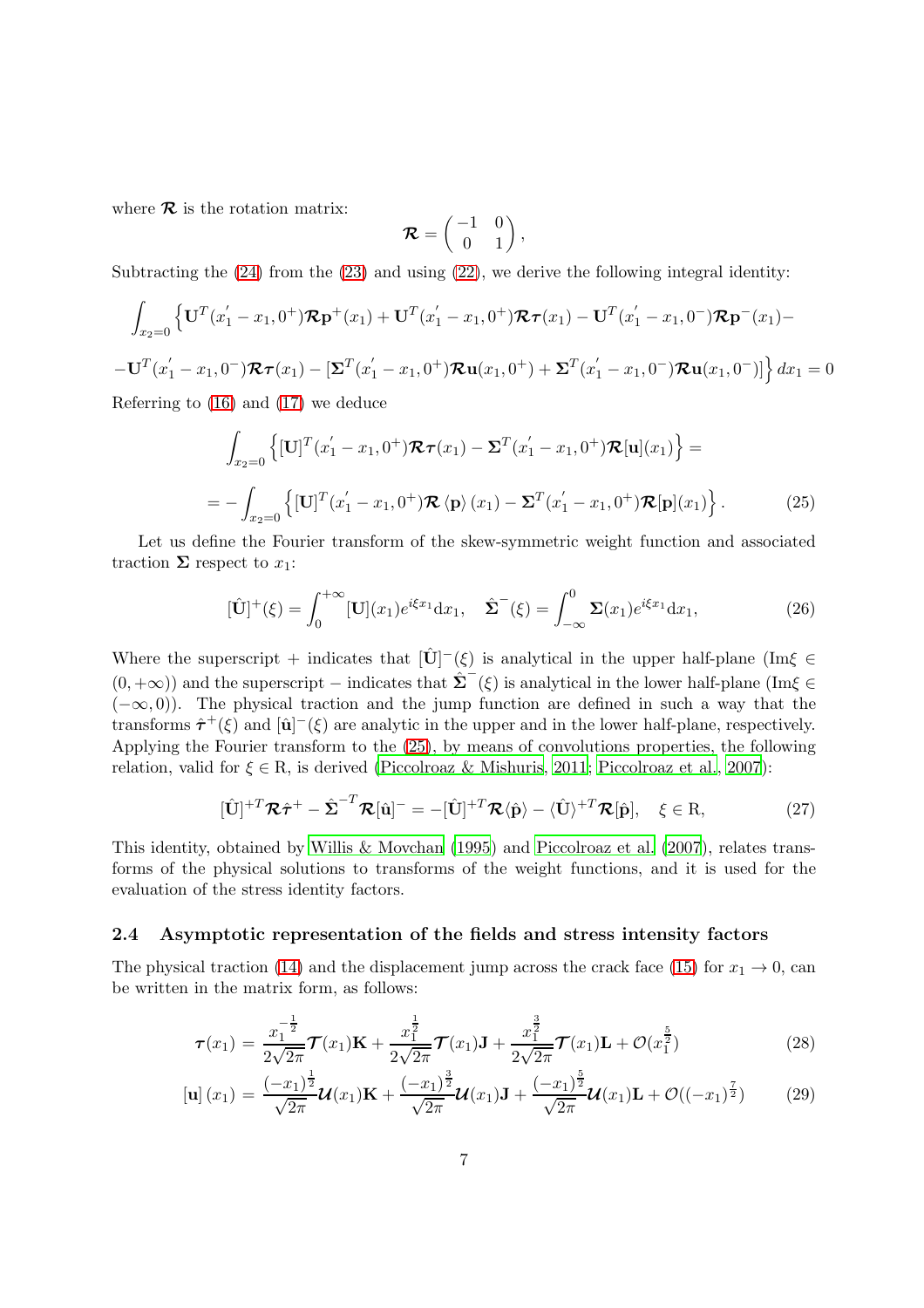Where  $\mathbf{K} = (K, \overline{K}), \mathbf{J} = (J, \overline{J}), \mathbf{L} = (L, \overline{L})$ , and K and L are higher order coefficients, defined in the same way of the stress intensity factor:  $J = J_I + iJ_{II}$ ,  $L = L_I + iL_{II}$ . Matrices  $\mathcal{T}(x_1)$ and  $\mathcal{U}(x_1)$  are given by:

$$
\mathcal{T}(x_1) = 2\left(\mathbf{w}x_1^{i\varepsilon}, \overline{\mathbf{w}}x_1^{-i\varepsilon}\right), \quad \mathcal{U}(x_1) = \frac{2(\mathbf{H} + \overline{\mathbf{H}})}{\cosh \pi \varepsilon} \left(\frac{\mathbf{w}(-x_1)^{i\varepsilon}}{1 + 2i\varepsilon}, \frac{\overline{\mathbf{w}}(-x_1)^{-i\varepsilon}}{1 - 2i\varepsilon}\right),
$$

The evaluation of coefficients in the asymptotic formulas [\(28\)](#page-6-2) and [\(29\)](#page-6-2) is included in [Piccolroaz & Mishuris](#page-25-5) [\(2011](#page-25-5)); [Piccolroaz et al. \(2009](#page-25-0)) for interfacial cracks between dissimilar isotropic media, by means of a general integral formula involving symmetric and skew-symmetric weight functions matrices. Here this approach is extended to anisotropic bi-materials: in the next Section general expressions for Fourier transforms of symmetric and skew-symmetric weight functions are derived using the Stroh formulation, as defined in Section  $(2.1)$ , while in Section  $(4)$  these expressions will be specialized to the case of a crack between two orthotropic materials [\(Suo](#page-25-4), [1990b](#page-25-4)) and the general formula obtained by Piccolroaz *et al.* [\(Piccolroaz & Mishuris, 2011](#page-25-5); [Piccolroaz et al.](#page-25-0), [2009\)](#page-25-0) will be applied for calculating stress intensity factor for this case.

# <span id="page-7-0"></span>3 Symmetric and skew-symmetric weight functions for anisotropic bi-materials

Here we derive general expressions for symmetric and skew-symmetric weight function defined in Section [\(2.2\)](#page-4-0) as the jump [U] and the average  $\langle U \rangle$  of the singular solution for a semi-infinite interfacial crack with free-traction conditions.

Let us introduce the vector function  $h(z)$ , solution of the Riemann-Hilbert problem for the physical traction [\(10\)](#page-3-3), such that:

$$
\mathbf{h}(z) = \begin{cases} \mathbf{B}\mathbf{g}(z), & \text{Im } z \ge 0, \\ -\overline{\mathbf{B}}\overline{\mathbf{g}}(z), & \text{Im } z < 0. \end{cases}
$$

According to the Plemelj formula,  $h(z)$  can be written as follows:

$$
\mathbf{h}(z) = \frac{1}{2\pi i} \int_{-\infty}^{\infty} \frac{\boldsymbol{\tau}(\eta)}{\eta - z} d\eta,
$$

where the integral is understood in the principal value sense. Taking the Fourier transform respect to  $x_1$ , for  $x_2 = 0^{\pm}$ , at the interface, we obtain:

$$
\hat{\mathbf{h}}(\xi, x_2 = 0^{\pm}) = \hat{\mathbf{h}}^{\pm}(\xi) = \pm \int_{-\infty}^{\infty} e^{i\xi\eta} H(\pm \xi) \tau(\eta) d\eta = \pm H(\mp \xi) \hat{\tau}^+(\xi), \quad \xi \in \mathbf{R},
$$

where H is the Heaviside function, and the traction  $\tau$  is defined in such a way that its transform is analytic in the upper half-plane. To derive the above representation we used the following relations

$$
\int_{-\infty}^{\infty} \frac{e^{i\xi(x_1 \pm i0)}}{\eta - (x_1 \pm i0)} dx_1 = \pm 2\pi i e^{i\xi \eta} H(\mp \xi).
$$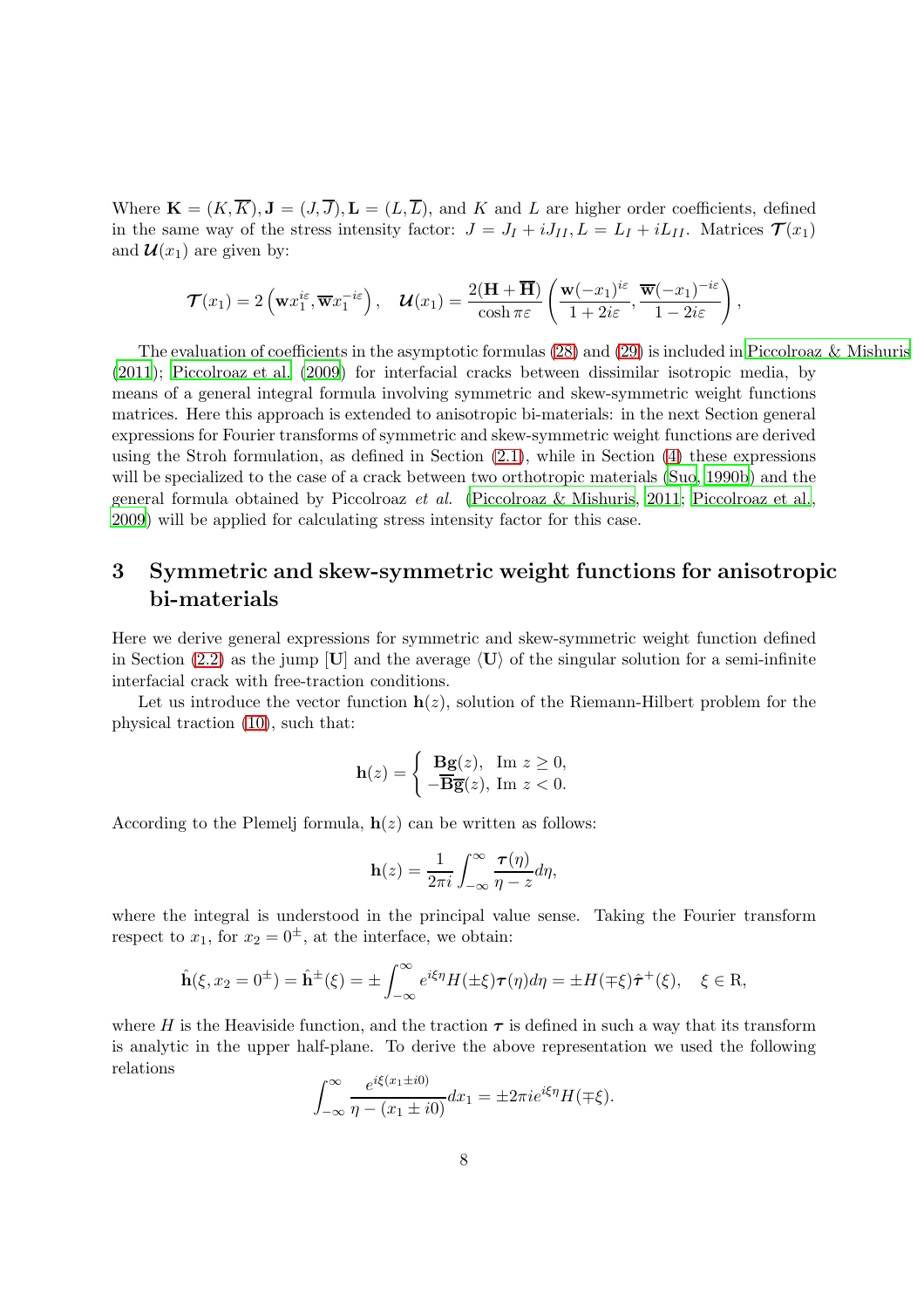Hence the Fourier transforms of g and  $\overline{g}$  at the interface are obtained in the form

$$
\hat{\mathbf{g}}(\xi) = \mathbf{B}^{-1}\hat{\mathbf{h}}^{+}(\xi) = H(-\xi)\mathbf{B}^{-1}\hat{\boldsymbol{\tau}}^{+}(\xi), \quad \xi \in \mathbf{R},
$$

and

$$
\hat{\overline{\mathbf{g}}}(\xi) = -\overline{\mathbf{B}}^{-1}\hat{\mathbf{h}}^{-}(\xi) = H(\xi)\overline{\mathbf{B}}^{-1}\hat{\boldsymbol{\tau}}^{+}(\xi), \quad \xi \in \mathbf{R}.
$$

By applying the Fourier transform to [\(6\)](#page-3-4) for the derivative of the physical displacements, we deduce:

$$
-i\xi \hat{\mathbf{u}}(\xi, x_2 = 0^{\pm}) = \mathbf{A}\hat{\mathbf{g}}(\xi) + \overline{\mathbf{A}}\hat{\overline{\mathbf{g}}}(\xi), \quad \xi \in \mathbf{R}
$$

Hence, the Fourier transform of the displacements on the boundary of the upper half-plane is given by:

$$
\hat{\mathbf{u}}(\xi, x_2 = 0^+) = \frac{i}{\xi} \Big\{ H(-\xi) \mathbf{A} \mathbf{B}^{-1} + H(\xi) \overline{\mathbf{A}} \overline{\mathbf{B}}^{-1} \Big\} \hat{\boldsymbol{\tau}}^+(\xi)
$$

$$
= \frac{1}{\xi} \Big\{ H(-\xi) \mathbf{Y}^{(1)} - H(\xi) \overline{\mathbf{Y}}^{(1)} \Big\} \hat{\boldsymbol{\tau}}^+(\xi).
$$

By expressing the Heaviside function in the form:

$$
H(\pm \xi) = \frac{1}{2} \Big( 1 \pm \text{sign } \xi \Big)
$$

we obtain:

<span id="page-8-3"></span>
$$
\hat{\mathbf{u}}(\xi, x_2 = 0^+) = \left\{ \frac{1}{2\xi} (\mathbf{Y}^{(1)} - \overline{\mathbf{Y}}^{(1)}) - \frac{1}{2|\xi|} (\mathbf{Y}^{(1)} + \overline{\mathbf{Y}}^{(1)}) \right\} \hat{\boldsymbol{\tau}}^+(\xi), \quad \xi \in \mathbf{R}.
$$
 (30)

Following the same pattern of the derivation as above, we derive the Fourier transform of the physical displacement on the boundary of the lower half-plane:

<span id="page-8-4"></span>
$$
\hat{\mathbf{u}}(\xi, x_2 = 0^-) = \left\{ \frac{1}{2\xi} (\mathbf{Y}^{(2)} - \overline{\mathbf{Y}}^{(2)}) + \frac{1}{2|\xi|} (\mathbf{Y}^{(2)} + \overline{\mathbf{Y}}^{(2)}) \right\} \hat{\boldsymbol{\tau}}^+(\xi), \quad \xi \in \mathbf{R}.
$$
 (31)

Next, we replace  $\bf{u}$  in the above text by the singular solution  $\bf{U}$  for a semi-infinite interfacial crack. Correspondingly, the vector of tractions  $\tau$  is replaced by  $\Sigma$ , which is the traction vector corresponding to the singular solution U. The Fourier transforms of the singular displacements on the boundary can then be derived:

<span id="page-8-0"></span>
$$
\hat{\mathbf{U}}(\xi, x_2 = 0^+) = \left\{ \frac{1}{2\xi} (\mathbf{Y}^{(1)} - \overline{\mathbf{Y}}^{(1)}) - \frac{1}{2|\xi|} (\mathbf{Y}^{(1)} + \overline{\mathbf{Y}}^{(1)}) \right\} \hat{\Sigma}^{-}(\xi), \quad \xi \in \mathbf{R}.
$$
 (32)

<span id="page-8-1"></span>
$$
\hat{\mathbf{U}}(\xi, x_2 = 0^-) = \left\{ \frac{1}{2\xi} (\mathbf{Y}^{(2)} - \overline{\mathbf{Y}}^{(2)}) + \frac{1}{2|\xi|} (\mathbf{Y}^{(2)} + \overline{\mathbf{Y}}^{(2)}) \right\} \hat{\Sigma}^{-}(\xi), \quad \xi \in \mathbf{R}.
$$
 (33)

According to definitions [\(16\)](#page-4-4) and [\(17\)](#page-4-4), we take the difference and the average of [\(32\)](#page-8-0) and [\(33\)](#page-8-1), and we derive that:

<span id="page-8-2"></span>
$$
[\hat{\mathbf{U}}]^+(\xi) = \frac{1}{|\xi|} \left\{ i \operatorname{sign}(\xi) \operatorname{Im}(\mathbf{Y}^{(1)} - \mathbf{Y}^{(2)}) - \operatorname{Re}(\mathbf{Y}^{(1)} + \mathbf{Y}^{(2)}) \right\} \hat{\Sigma}^-(\xi),\tag{34}
$$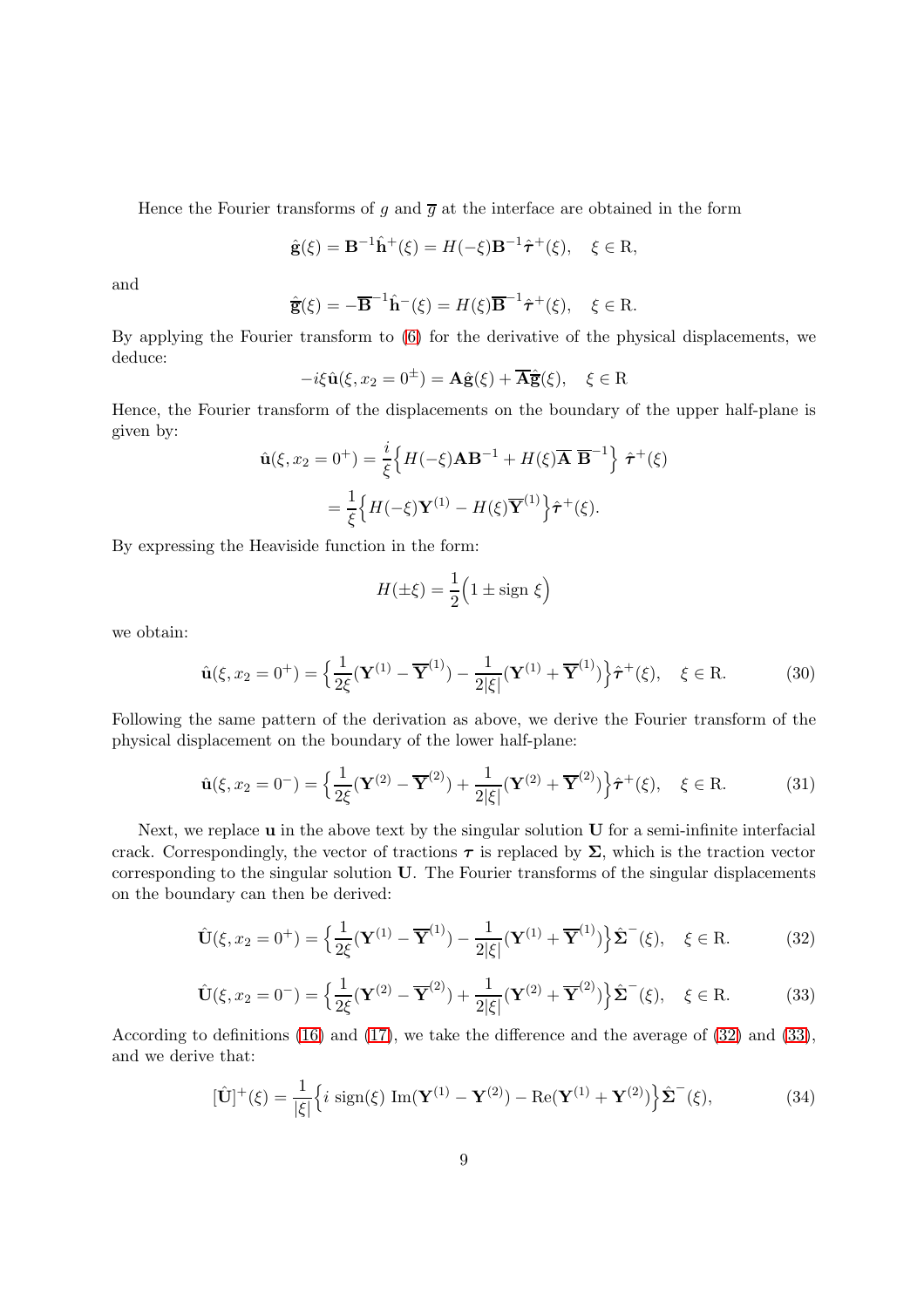and

<span id="page-9-1"></span>
$$
\langle \hat{\mathbf{U}} \rangle(\xi) = \frac{1}{2|\xi|} \left\{ i \operatorname{sign}(\xi) \operatorname{Im}(\mathbf{Y}^{(1)} + \mathbf{Y}^{(2)}) - \operatorname{Re}(\mathbf{Y}^{(1)} - \mathbf{Y}^{(2)}) \right\} \hat{\Sigma}^{-}(\xi), \quad \xi \in \mathbf{R}.
$$
 (35)

We note that [\(34\)](#page-8-2) is the functional equation of the Wiener-Hopf type, similar to the one studied in [Piccolroaz et al. \(2009,](#page-25-0) [2007](#page-25-6)) and [Piccolroaz & Mishuris \(2011](#page-25-5)) for the case of isotropic media.

Using the continuity of tractions  $\Sigma$  across the interface, together with [\(34\)](#page-8-2) and [\(35\)](#page-9-1), we express the Fourier transform of the skew-symmetric weight function  $\langle U \rangle$  in the form:

$$
\langle \hat{\mathbf{U}} \rangle(\xi) = \mathcal{A}[\hat{\mathbf{U}}]^+(\xi) + \frac{i}{\xi} \mathcal{B} \hat{\boldsymbol{\Sigma}}^-(\xi), \quad \xi \in \mathbf{R}, \tag{36}
$$

where the diagonal matrix  $\mathcal A$  and the off-diagonal matrix  $\mathcal B$  are

$$
\mathcal{A} = \frac{1}{2} \operatorname{Re}(\mathbf{Y}^{(1)} - \mathbf{Y}^{(2)}) \Big( \operatorname{Re}(\mathbf{Y}^{(1)} + \mathbf{Y}^{(2)}) \Big)^{-1},
$$

and

$$
\boldsymbol{\mathcal{B}} = \frac{1}{2} \operatorname{Im}(\mathbf{Y}^{(1)} + \mathbf{Y}^{(2)}) - \boldsymbol{\mathcal{A}} \operatorname{Im}(\mathbf{Y}^{(1)} - \mathbf{Y}^{(2)}).
$$

The formulas [\(34\)](#page-8-2) and [\(35\)](#page-9-1) give expressions for the Fourier transform of the symmetric and skew-symmetric weight functions for interfacial cracks in anisotropic bi-materials in terms of the transformed singular traction  $\Sigma$ . These expressions are compared to those obtained by the construction of the full-field singular solution for the elasticity problem in an half-plane [\(Piccolroaz et al., 2009](#page-25-0)) in Appendix A. As expected, the weight functions derived via two different approaches agree. Making the inversion of the [\(34\)](#page-8-2) and the [\(35\)](#page-9-1) the explicit representation of the weight functions can be obtained and the complex stress intensity factors associated to an arbitrary system of forces can be evaluated by means of integral formulas derived by the application of the Betty identity [\(Piccolroaz et al., 2009](#page-25-0)).

## <span id="page-9-0"></span>4 Interfacial crack in orthotropic bi-materials

In this section explicit expressions for the Fourier transforms of the symmetric and skewsymmetric weight functions for an interfacial crack in orthotropic bi-materials are derived using equations [\(34\)](#page-8-2) and [\(35\)](#page-9-1).

#### 4.1 Stroh representation for orthotropic bi-materials

For the case of orthotropic two-dimensional media, the matrices  $Q, R$  and  $T$  introduced in section [\(2.1\)](#page-2-0) are given by:

$$
\mathbf{Q} = \begin{pmatrix} c_{11} & 0 \\ 0 & c_{66} \end{pmatrix}, \mathbf{R} = \begin{pmatrix} 0 & c_{12} \\ c_{66} & 0 \end{pmatrix}, \mathbf{T} = \begin{pmatrix} c_{66} & 0 \\ 0 & c_{22} \end{pmatrix}.
$$

Where  $c_{ij}$  are the elements of the materials stiffness matrix, which can be expressed in function of the elements of the compliance matrix  $s_{ij}$  [\(Suo, 1990b](#page-25-4)):

$$
c_{11} = -\frac{s_{22}}{s_{12}^2 - s_{11}s_{22}} \quad c_{12} = \frac{s_{12}}{s_{12}^2 - s_{11}s_{22}} \tag{37}
$$

$$
c_{22} = -\frac{s_{11}}{s_{12}^2 - s_{11}s_{22}} \quad c_{66} = \frac{1}{s_{66}}
$$
 (38)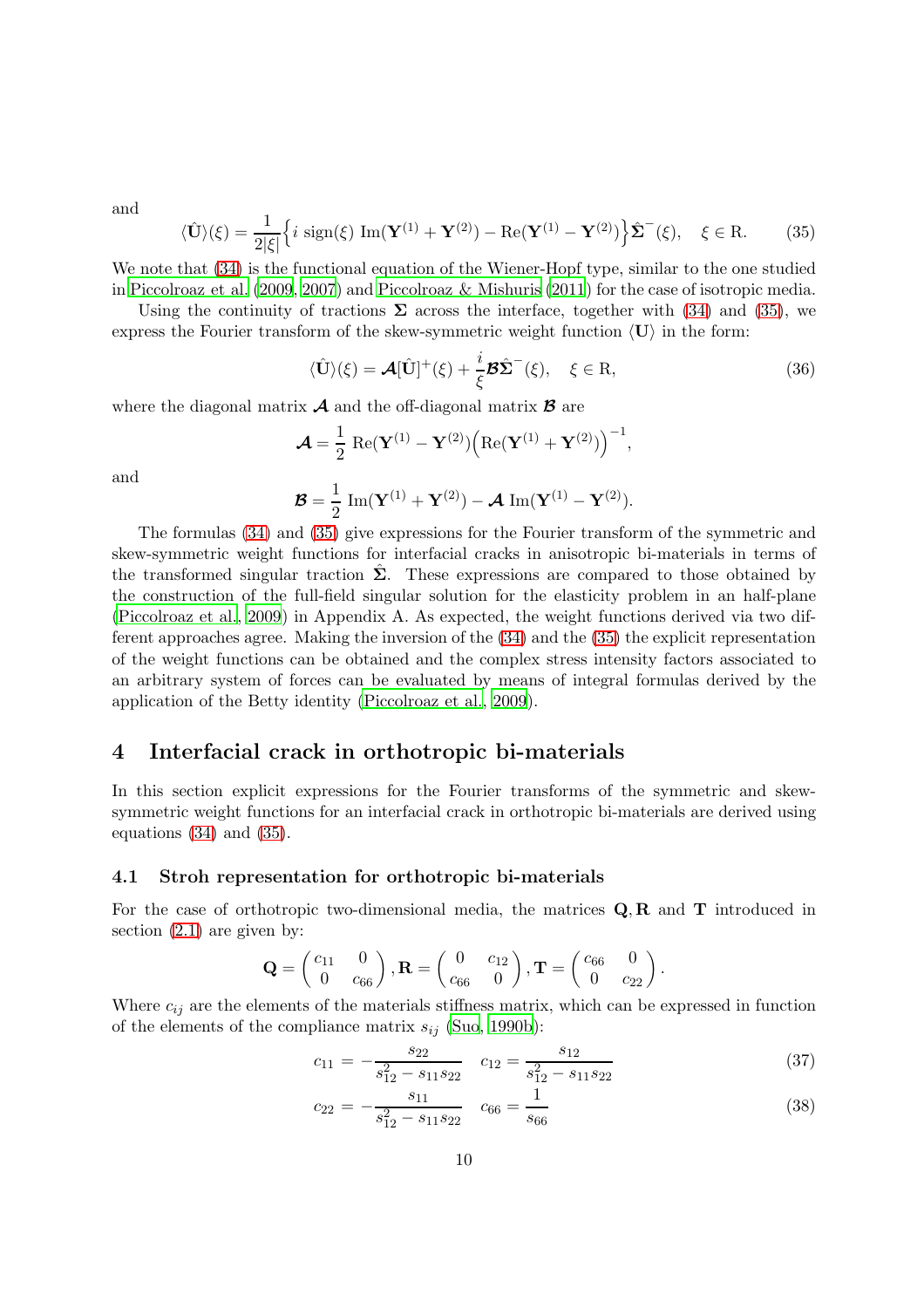The characteristic equation [\(10\)](#page-3-3) becomes:

<span id="page-10-0"></span>
$$
s_{11}\mu^4 + (2s_{12} + s_{66})\mu^2 + s_{22} = 0\tag{39}
$$

The matrices A and B, defined by relations [\(8\)](#page-3-5) and [\(8\)](#page-3-5), are equivalent to those provided by alternative Lekhnitskii formulation [\(Lekhnitskii, 1963\)](#page-24-10), more precisely the Lekhnitskii approach gives a specially normalized eigenvector matrix  $\bf{A}$ , and the characteristics equation derived using the Lekhnitskii formalism is identical to the [\(39\)](#page-10-0) [\(Suo, 1990b;](#page-25-4) [Ting](#page-25-7), [1996](#page-25-7)). The relationships between the two alternative formulations are derived and reported in details in reference [Hwu](#page-24-12) [\(1993](#page-24-12)), where the elements of A and B in the Stroh representation are reported in function of the coefficient proposed by Lekhnitskii. Here we write the Stroh matrices A and B using this particular normalization, reported in [Hwu \(1993](#page-24-12)):

<span id="page-10-1"></span>
$$
\mathbf{A} = \begin{pmatrix} \frac{s_{11}\mu_1^2 + s_{12}}{\sqrt{\frac{2}{\mu_1}(s_{22} - s_{11}\mu_1^4)}} & \frac{s_{11}\mu_2^2 + s_{12}}{\sqrt{\frac{2}{\mu_2}(s_{22} - s_{11}\mu_2^4)}}\\ \frac{s_{12}\mu_1 + \frac{s_{22}}{\mu_1}}{\sqrt{\frac{2}{\mu_1}(s_{22} - s_{11}\mu_1^4)}} & \frac{s_{12}\mu_2 + \frac{s_{22}}{\mu_2}}{\sqrt{\frac{2}{\mu_1}(s_{22} - s_{11}\mu_2^4)}}\\ \frac{-\mu_1}{\sqrt{\frac{2}{\mu_1}(s_{22} - s_{11}\mu_2^4)}} & \frac{-\mu_2}{\sqrt{\mu_2}(s_{22} - s_{12}\mu_2^4)} \end{pmatrix}
$$
(40)

<span id="page-10-2"></span>
$$
\mathbf{B} = \begin{pmatrix} \frac{-\mu_1}{\sqrt{\frac{2}{\mu_1}(s_{22} - s_{11}\mu_1^4)}} & \frac{-\mu_2}{\sqrt{\frac{2}{\mu_2}(s_{22} - s_{11}\mu_2^4)}}\\ \frac{1}{\sqrt{\frac{2}{\mu_1}(s_{22} - s_{11}\mu_1^4)}} & \frac{1}{\sqrt{\frac{2}{\mu_1}(s_{22} - s_{11}\mu_2^4)}} \end{pmatrix}
$$
(41)

Where  $\mu_1$  and  $\mu_2$  are the two roots of the characteristics equation with positive imaginary part. The Hermitian matrix  $\mathbf Y$  evaluated using [\(40\)](#page-10-1) and [\(41\)](#page-10-2) is:

<span id="page-10-3"></span>
$$
\mathbf{Y} = i\mathbf{A}\mathbf{B}^{-1} = \begin{pmatrix} s_{11}\text{Im}(\mu_1 + \mu_2) & -i(s_{11}\mu_1\mu_2 - s_{12}) \\ i(s_{11}\overline{\mu}_1\overline{\mu}_2 - s_{12}) & -s_{22}\text{Im}\left(\frac{1}{\mu_1} + \frac{1}{\mu_2}\right) \end{pmatrix}
$$
(42)

Following the notation introduced by Suo, [\(Suo](#page-25-4), [1990b](#page-25-4); [Gupta et al.](#page-24-13), [1992](#page-24-13)), we define two adimentional parameters measuring the material anisotropy:

$$
\lambda = \frac{s_{11}}{s_{22}} \qquad \rho = \frac{1}{2} \frac{2s_{12} + s_{66}}{\sqrt{s_{11} s_{22}}}
$$

If  $\lambda = 1$  the material has transversely cubic symmetry, while if  $\lambda = \rho = 1$  the material is transversely isotropic. The positive definetess of the strain energy density requires that:

$$
\lambda > 0, \qquad -1 < \rho < +\infty,
$$

The characteristics equation [\(39\)](#page-10-0) then becomes:

$$
\lambda \mu^4 + 2\rho \lambda^{\frac{1}{2}} \mu^2 + 1 = 0 \tag{43}
$$

The roots with positive imaginary parts are:

$$
\mu_1 = i\lambda^{-\frac{1}{4}}(n+m), \quad \mu_2 = i\lambda^{-\frac{1}{4}}(n-m), \quad \text{for} \quad 1 < \rho < +\infty,
$$
  
\n
$$
\mu_1 = \lambda^{-\frac{1}{4}}(in+m), \quad \mu_2 = \lambda^{-\frac{1}{4}}(in-m), \quad \text{for} \quad -1 < \rho < 1,
$$
  
\n
$$
\mu_1 = \mu_2 = i\lambda^{-\frac{1}{4}}, \quad \text{for} \quad \rho = 1,
$$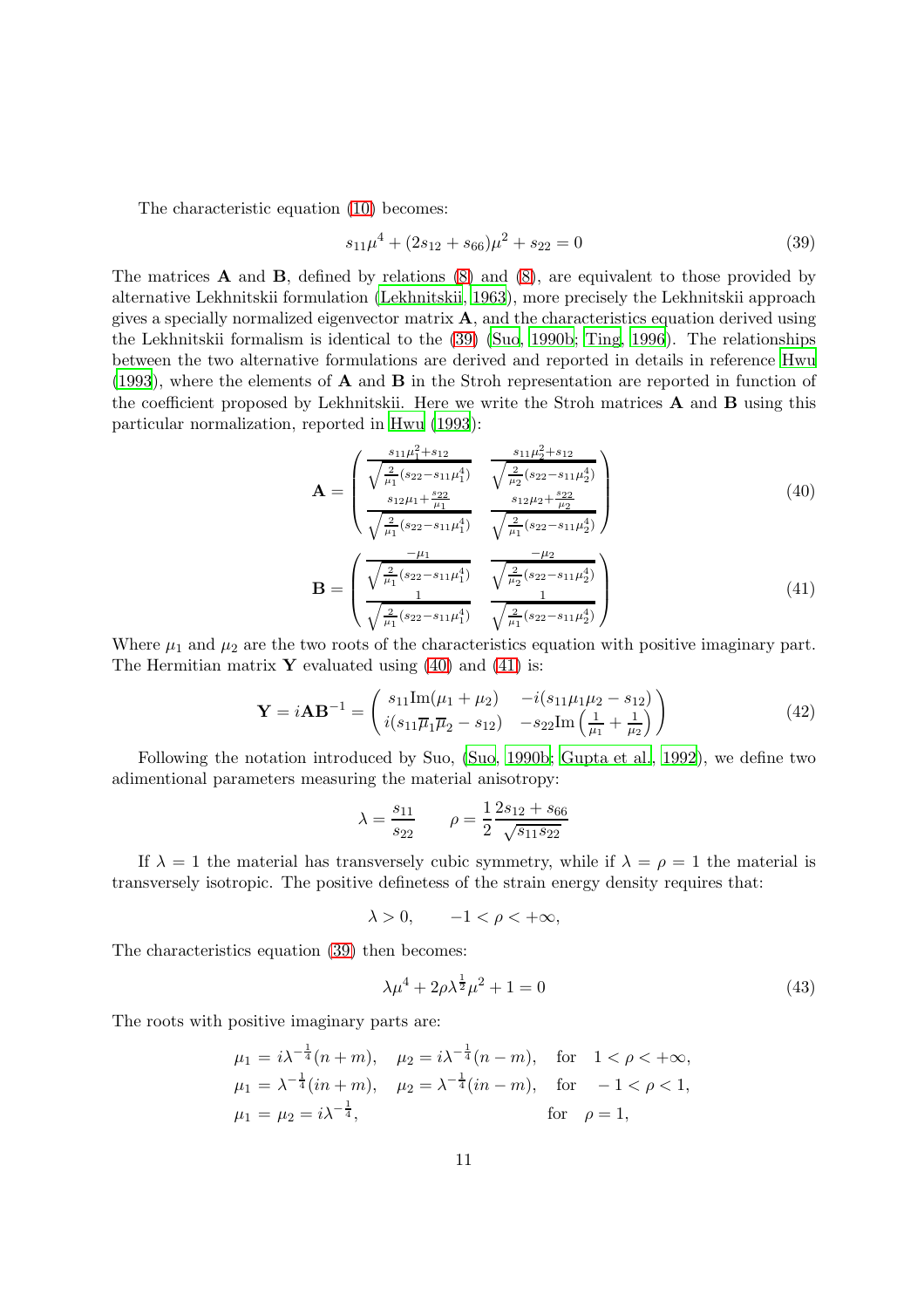Where:

$$
n = \left(\frac{1}{2}(1+\rho)\right)^{\frac{1}{2}}, \qquad m = \left|\frac{1}{2}(1-\rho)\right|^{\frac{1}{2}},
$$

Using this notation the matrix  $\mathbf Y$  becomes:

$$
\mathbf{Y} = i\mathbf{A}\mathbf{B}^{-1} = \begin{pmatrix} 2n\lambda^{\frac{1}{4}}(s_{11}s_{22})^{\frac{1}{2}} & i((s_{11}s_{22})^{\frac{1}{2}} + s_{12}) \\ -i((s_{11}s_{22})^{\frac{1}{2}} + s_{12}) & 2n\lambda^{-\frac{1}{4}}(s_{11}s_{22})^{\frac{1}{2}} \end{pmatrix}
$$
(44)

The bi-material matrix  $\bf{H}$  for two orthotropic materials [\(Suo, 1990b](#page-25-4); [Gupta et al.](#page-24-13), [1992](#page-24-13)) is:

$$
\mathbf{H} = \mathbf{Y}^{(1)} + \overline{\mathbf{Y}}^{(2)} = \begin{pmatrix} H_{11} & -i\beta\sqrt{H_{11}H_{22}} \\ i\beta\sqrt{H_{11}H_{22}} & H_{22} \end{pmatrix}
$$
(45)

Where:

$$
H_{11} = [2n\lambda^{\frac{1}{4}}(s_{11}s_{22})^{\frac{1}{2}}]^{(1)} + [2n\lambda^{\frac{1}{4}}(s_{11}s_{22})^{\frac{1}{2}}]^{(2)},
$$
  
\n
$$
H_{22} = [2n\lambda^{-\frac{1}{4}}(s_{11}s_{22})^{\frac{1}{2}}]^{(1)} + [2n\lambda^{-\frac{1}{4}}(s_{11}s_{22})^{\frac{1}{2}}]^{(2)},
$$
  
\n
$$
\beta\sqrt{H_{11}H_{22}} = [((s_{11}s_{22})^{\frac{1}{2}} + s_{12})]^{(2)} - [((s_{11}s_{22})^{\frac{1}{2}} + s_{12})]^{(1)},
$$

 $\beta$  is the generalization of one of the Dundurs parameters [\(Dundurs](#page-24-14), [1969](#page-24-14)), and is connected to the bi-material oscillatory index  $\varepsilon$  by the relation:

$$
\varepsilon = \frac{1}{2\pi} \ln \left( \frac{1-\beta}{1+\beta} \right)
$$

The eigenvector  $\bf{w}$  of the eigensystem [\(13\)](#page-4-2), associated with the component of displacement jump [\(15\)](#page-4-5) and of the traction ahead of the crack [\(14\)](#page-4-3), is assumed in the normalized form:

<span id="page-11-0"></span>
$$
\mathbf{w} = \left(-\frac{1}{2}i, \frac{1}{2}\sqrt{\frac{H_{11}}{H_{22}}}\right)^T, \tag{46}
$$

### 4.2 Weight functions for in-plane deformations

In order to derive explicit expressions for the Fourier transforms of the weight functions matrices from the relations [\(34\)](#page-8-2) and [\(35\)](#page-9-1), we need to evaluate the Fourier transform of the singular traction Σ. The singular traction on the boundary Σ for an interfacial crack between two generic anisotropic materials is given by [\(21\)](#page-5-2). Here we report this expression:

$$
\Sigma = \frac{(-x_1)^{-\frac{3}{2}}}{\sqrt{2\pi}} \text{Re}\left(C\overline{\mathbf{w}}(-x_1)^{i\varepsilon}\right)
$$
(47)

For studying a crack between two orthotropic media, we assume for w the expression [\(46\)](#page-11-0). As just anticipated, mode I and mode II are coupled, and associated to one single complex constant C. Therefore the spaces of singular tractions and of singular solutions U are twodimensional linear spaces, and two linearly independent vectors  $\Sigma$  and weight functions must be defined [\(Piccolroaz et al., 2009;](#page-25-0) [Piccolroaz & Mishuris, 2011\)](#page-25-5). Assuming  $C_I = 1, C_{II} = 0$ ,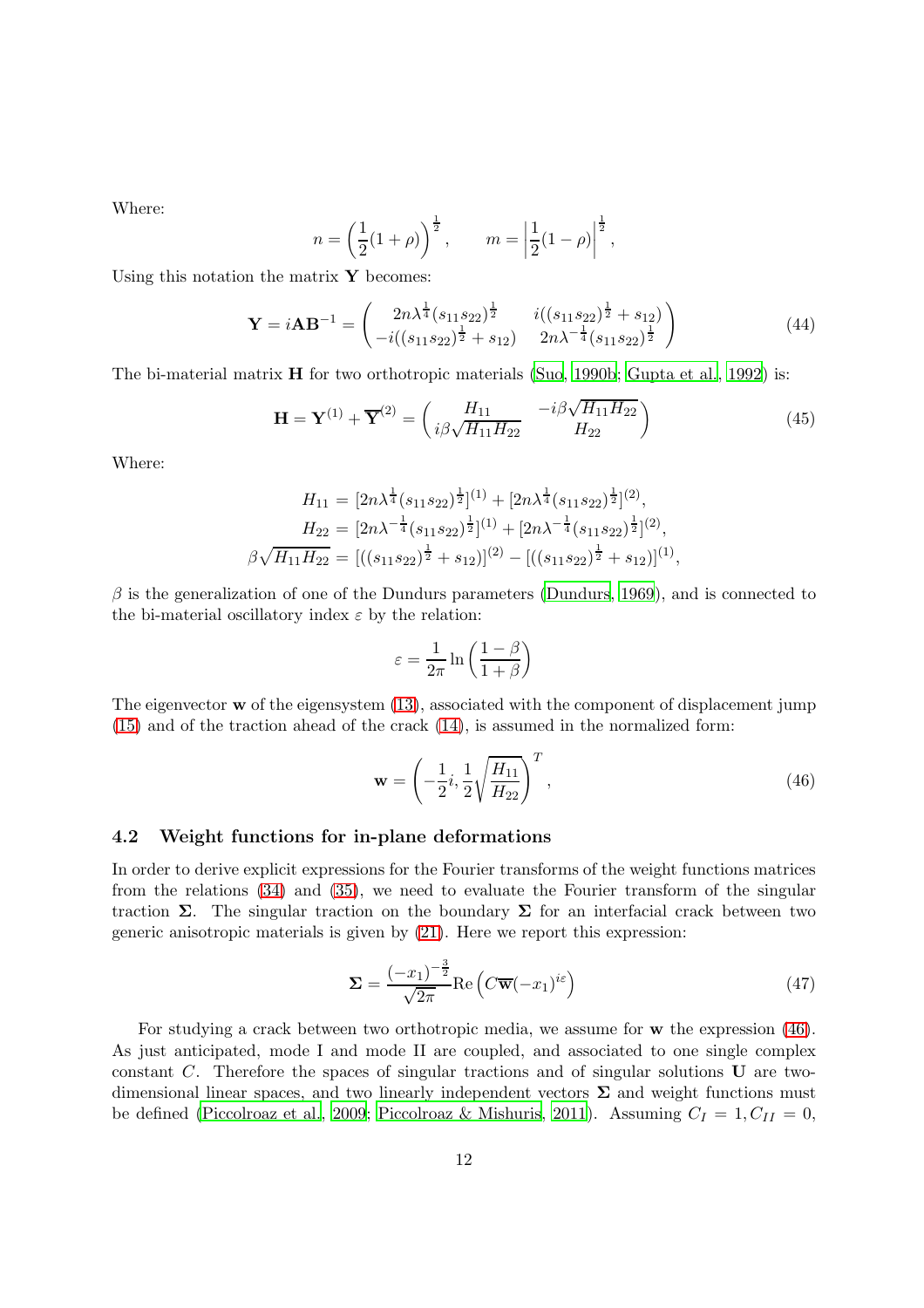and  $C_I = 0, C_{II} = 1$ , and substituing explicit components of w, the two independent traction vectors are defined:

<span id="page-12-0"></span>
$$
\Sigma^{1}(x_{1}) = \frac{(-x_{1})^{-\frac{3}{2}}}{2\sqrt{2\pi}} \left( \frac{i((-x_{1})^{i\varepsilon} - (-x_{1})^{-i\varepsilon})}{\sqrt{\frac{H_{11}}{H_{22}}}((-x_{1})^{i\varepsilon} + (-x_{1})^{-i\varepsilon})} \right);
$$
\n(48)

<span id="page-12-1"></span>
$$
\Sigma^{2}(x_{1}) = \frac{(-x_{1})^{-\frac{3}{2}}}{2\sqrt{2\pi}} \begin{pmatrix} -((-x_{1})^{i\varepsilon} + (-x_{1})^{-i\varepsilon}) \\ i\sqrt{\frac{H_{11}}{H_{22}}}((-x_{1})^{i\varepsilon} - (-x_{1})^{-i\varepsilon}) \end{pmatrix};
$$
\n(49)

Applying the Fourier transform to [\(48\)](#page-12-0) and [\(49\)](#page-12-1), the result is:

<span id="page-12-2"></span>
$$
\hat{\Sigma}^{1-}(\xi) = \frac{\xi^{\frac{1}{2}}}{1 + 4\varepsilon^{2}} \left( \frac{-\frac{e_0 \xi^{-i\varepsilon}}{c^{+}} \left( -\frac{1}{2} - i\varepsilon \right) + \frac{\xi^{i\varepsilon}}{e_0 c^{-}} \left( -\frac{1}{2} + i\varepsilon \right)}{i\sqrt{\frac{H_{11}}{H_{22}}} \left\{ \frac{e_0 \xi^{-i\varepsilon}}{c^{+}} \left( -\frac{1}{2} - i\varepsilon \right) + \frac{\xi^{i\varepsilon}}{e_0 c^{-}} \left( -\frac{1}{2} + i\varepsilon \right) \right\}} \right);
$$
\n(50)

$$
\hat{\Sigma}^{2-}(\xi) = \frac{\xi^{\frac{1}{2}}}{1+4\varepsilon^2} \left( \frac{-i \left\{ \frac{e_0 \xi^{-i\varepsilon}}{c^+} \left( -\frac{1}{2} - i\varepsilon \right) + \frac{\xi^{\text{ic}}}{e_0 c^-} \left( -\frac{1}{2} + i\varepsilon \right) \right\}}{\sqrt{\frac{H_{11}}{H_{22}}} \left\{ -\frac{e_0 \xi^{-i\varepsilon}}{c^+} \left( -\frac{1}{2} - i\varepsilon \right) + \frac{\xi^{\text{ic}}}{e_0 c^-} \left( -\frac{1}{2} + i\varepsilon \right) \right\}} \right);
$$
\n(51)

Where  $\text{Im}\xi_{-} \in (-\infty, 0), e_0 = e^{\varepsilon \frac{\pi}{2}}$  and:

$$
e_0 = e^{\varepsilon \frac{\pi}{2}}, \quad c^{\pm} = \frac{(1+i)\sqrt{\pi}}{2\Gamma\left[\frac{1}{2} \pm i\varepsilon\right]},
$$

Substituing the [\(50\)](#page-12-2) and [\(50\)](#page-12-2) into [\(34\)](#page-8-2) and [\(35\)](#page-9-1), and expressing the matrices in term of elements of H, we derive the Fourier transforms of the two independent symmetric and skew symmetrix weight functions:

<span id="page-12-3"></span>
$$
\begin{pmatrix}\n[\hat{U}_1^1]^+ & [\hat{U}_1^2]^+ \\
[\hat{U}_2^2]^+ & [\hat{U}_2^2]^+\n\end{pmatrix} = -\frac{\sqrt{H_{11}H_{22}}}{|\xi|} \begin{pmatrix}\n\sqrt{\frac{H_{11}}{H_{22}}} & i\beta \text{sign}(\xi) \\
-i\beta \text{sign}(\xi) & \sqrt{\frac{H_{22}}{H_{11}}}\n\end{pmatrix} \begin{pmatrix}\n[\hat{\Sigma}_1^1]^- & [\hat{\Sigma}_1^2]^- \\
[\hat{\Sigma}_2^1]^- & [\hat{\Sigma}_2^2]^-\n\end{pmatrix};\n\tag{52}
$$

<span id="page-12-4"></span>
$$
\begin{pmatrix}\n\langle \hat{U}_1^1 \rangle & \langle \hat{U}_1^2 \rangle \\
\langle \hat{U}_2^1 \rangle & \langle \hat{U}_2^2 \rangle\n\end{pmatrix} = -\frac{\sqrt{H_{11} H_{22}}}{2|\xi|} \begin{pmatrix}\n\delta_1 \sqrt{\frac{H_{11}}{H_{22}}} & -i\gamma \text{sign}(\xi) \\
i\gamma \text{sign}(\xi) & \delta_2 \sqrt{\frac{H_{22}}{H_{11}}}\n\end{pmatrix} \begin{pmatrix}\n[\hat{\Sigma}_1^1]^{-} & [\hat{\Sigma}_1^2]^{-} \\
[\hat{\Sigma}_2^2]^{-} & [\hat{\Sigma}_2^2]^{-}\n\end{pmatrix};\n\tag{53}
$$

Where the following Dundurs-like parameters have been defined:

$$
\delta_1 = \frac{[2n\lambda^{\frac{1}{4}}(s_{11}s_{22})^{\frac{1}{2}}]^{(1)} - [2n\lambda^{\frac{1}{4}}(s_{11}s_{22})^{\frac{1}{2}}]^{(2)}}{H_{11}},
$$
  
\n
$$
\delta_2 = \frac{[2n\lambda^{-\frac{1}{4}}(s_{11}s_{22})^{\frac{1}{2}}]^{(1)} - [2n\lambda^{-\frac{1}{4}}(s_{11}s_{22})^{\frac{1}{2}}]^{(2)}}{H_{22}},
$$
  
\n
$$
\gamma = \frac{[((s_{11}s_{22})^{\frac{1}{2}} + s_{12})]^{(1)} + [((s_{11}s_{22})^{\frac{1}{2}} + s_{12})]^{(2)}}{\sqrt{H_{11}H_{22}}},
$$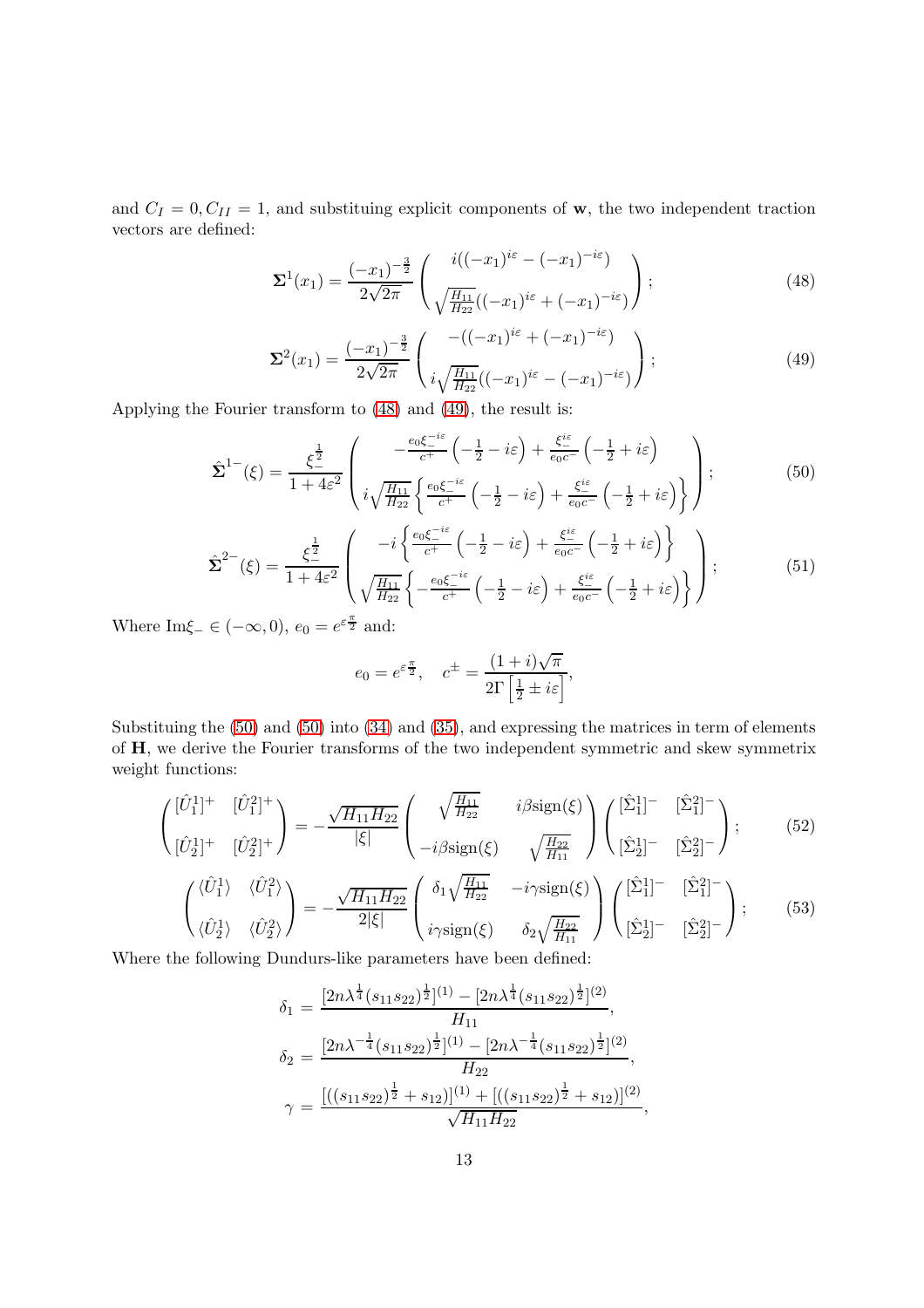The superscript + indicates that  $\hat{\mathbf{U}}^{+}(\xi)$  is analytic in the upper half-plane (Im $\xi \in (0, +\infty)$ ). The expression [\(52\)](#page-12-3) for the transform of the symmetric weight functions, as just anticipated in previous session, is a Wiener-Hopf type equation similar to the one solved for interfacial crack in isotropic materials in [Piccolroaz & Mishuris \(2011](#page-25-5)); [Piccolroaz et al. \(2007](#page-25-6), [2009\)](#page-25-0). The skew-symmetric part of the weight function can also be decomposed by means of relation [\(53\)](#page-12-4):

<span id="page-13-0"></span>
$$
\langle \hat{\mathbf{U}} \rangle = \mathcal{A}[\hat{\mathbf{U}}]^{+} + \frac{i}{\xi} \mathcal{B} \hat{\boldsymbol{\Sigma}}^{-},
$$
\n(54)

Where the matrices  $\mathcal A$  and  $\mathcal B$  for orthotropic bi-materials using our notation are given by:

$$
\mathcal{A} = \frac{1}{2} \begin{pmatrix} \delta_1 & 0 \\ 0 & \delta_2 \end{pmatrix}; \quad \mathcal{B} = \frac{\sqrt{H_{11} H_{22}}}{2} \begin{pmatrix} 0 & \gamma + \beta \delta_1 \\ -(\gamma + \beta \delta_2) & 0 \end{pmatrix};
$$

The explicit expressions for the weight functions are obtained by the inversion of the derived transforms. The symmetric weight function  $[U](x_1)$  is equal to zero for  $x_1 < 0$ , while for  $x_1 > 0$ it is given by:

$$
\begin{aligned}\n\left[U_{1}^{1}\right](x_{1}) &= \frac{H_{11}x_{1}^{-\frac{1}{2}}}{2c^{+}c^{-}\sqrt{2\pi}(1+4\epsilon^{2})} \left\{ (\beta-1)\left(-\frac{1}{2}+i\varepsilon\right)x_{1}^{-i\varepsilon} + (\beta+1)\left(-\frac{1}{2}-i\varepsilon\right)x_{1}^{i\varepsilon} \right\} \\
\left[U_{2}^{1}\right](x_{1}) &= \frac{i\sqrt{H_{11}H_{22}x_{1}^{-\frac{1}{2}}}}{2c^{+}c^{-}\sqrt{2\pi}(1+4\epsilon^{2})} \left\{ (\beta-1)\left(-\frac{1}{2}+i\varepsilon\right)x_{1}^{-i\varepsilon} - (\beta+1)\left(-\frac{1}{2}-i\varepsilon\right)x_{1}^{i\varepsilon} \right\} \\
\left[U_{1}^{2}\right](x_{1}) &= -\frac{iH_{11}x_{1}^{-\frac{1}{2}}}{2c^{+}c^{-}\sqrt{2\pi}(1+4\epsilon^{2})} \left\{ (\beta-1)\left(-\frac{1}{2}+i\varepsilon\right)x_{1}^{-i\varepsilon} - (\beta+1)\left(-\frac{1}{2}-i\varepsilon\right)x_{1}^{i\varepsilon} \right\} \\
\left[U_{2}^{2}\right](x_{1}) &= \frac{\sqrt{H_{11}H_{22}x_{1}^{-\frac{1}{2}}}}{2c^{+}c^{-}\sqrt{2\pi}(1+4\epsilon^{2})} \left\{ (\beta-1)\left(-\frac{1}{2}+i\varepsilon\right)x_{1}^{-i\varepsilon} + (\beta+1)\left(-\frac{1}{2}-i\varepsilon\right)x_{1}^{i\varepsilon} \right\} \\
\end{aligned} \tag{55}
$$

The skew-symmetric weight function  $\langle \mathbf{U} \rangle(x_1)$ , is equal to  $\mathcal{A}[\mathbf{U}](x)$  for  $x_1 > 0$ , while for  $x_1 < 0$ it is given by:

$$
\langle U_1^1 \rangle (x_1) = -\frac{i H_{11} (\gamma + \beta \delta_1)(-x_1)^{-\frac{1}{2}}}{4c^+ c^- \sqrt{2\pi} (1 + 4\varepsilon^2)} \left\{ \left( -\frac{1}{2} + i\varepsilon \right) \frac{(-x_1)^{-i\varepsilon}}{e_0^2} + \left( -\frac{1}{2} - i\varepsilon \right) e_0^2 (-x_1)^{i\varepsilon} \right\}
$$
  
\n
$$
\langle U_2^1 \rangle (x_1) = \frac{\sqrt{H_{11} H_{22}} (\gamma + \beta \delta_2)(-x_1)^{-\frac{1}{2}}}{4c^+ c^- \sqrt{2\pi} (1 + 4\varepsilon^2)} \left\{ \left( -\frac{1}{2} + i\varepsilon \right) \frac{(-x_1)^{-i\varepsilon}}{e_0^2} - \left( -\frac{1}{2} - i\varepsilon \right) e_0^2 (-x_1)^{i\varepsilon} \right\}
$$
  
\n
$$
\langle U_1^2 \rangle (x_1) = -\frac{H_{11} (\gamma + \beta \delta_1)(-x_1)^{-\frac{1}{2}}}{4c^+ c^- \sqrt{2\pi} (1 + 4\varepsilon^2)} \left\{ \left( -\frac{1}{2} + i\varepsilon \right) \frac{(-x_1)^{-i\varepsilon}}{e_0^2} - \left( -\frac{1}{2} - i\varepsilon \right) e_0^2 (-x_1)^{i\varepsilon} \right\}
$$
  
\n
$$
\langle U_2^2 \rangle (x_1) = -\frac{i \sqrt{H_{11} H_{22}} (\gamma + \beta \delta_2)(-x_1)^{-\frac{1}{2}}}{4c^+ c^- \sqrt{2\pi} (1 + 4\varepsilon^2)} \left\{ \left( -\frac{1}{2} + i\varepsilon \right) \frac{(-x_1)^{-i\varepsilon}}{e_0^2} + \left( -\frac{1}{2} - i\varepsilon \right) e_0^2 (-x_1)^{i\varepsilon} \right\}
$$
  
\n(56)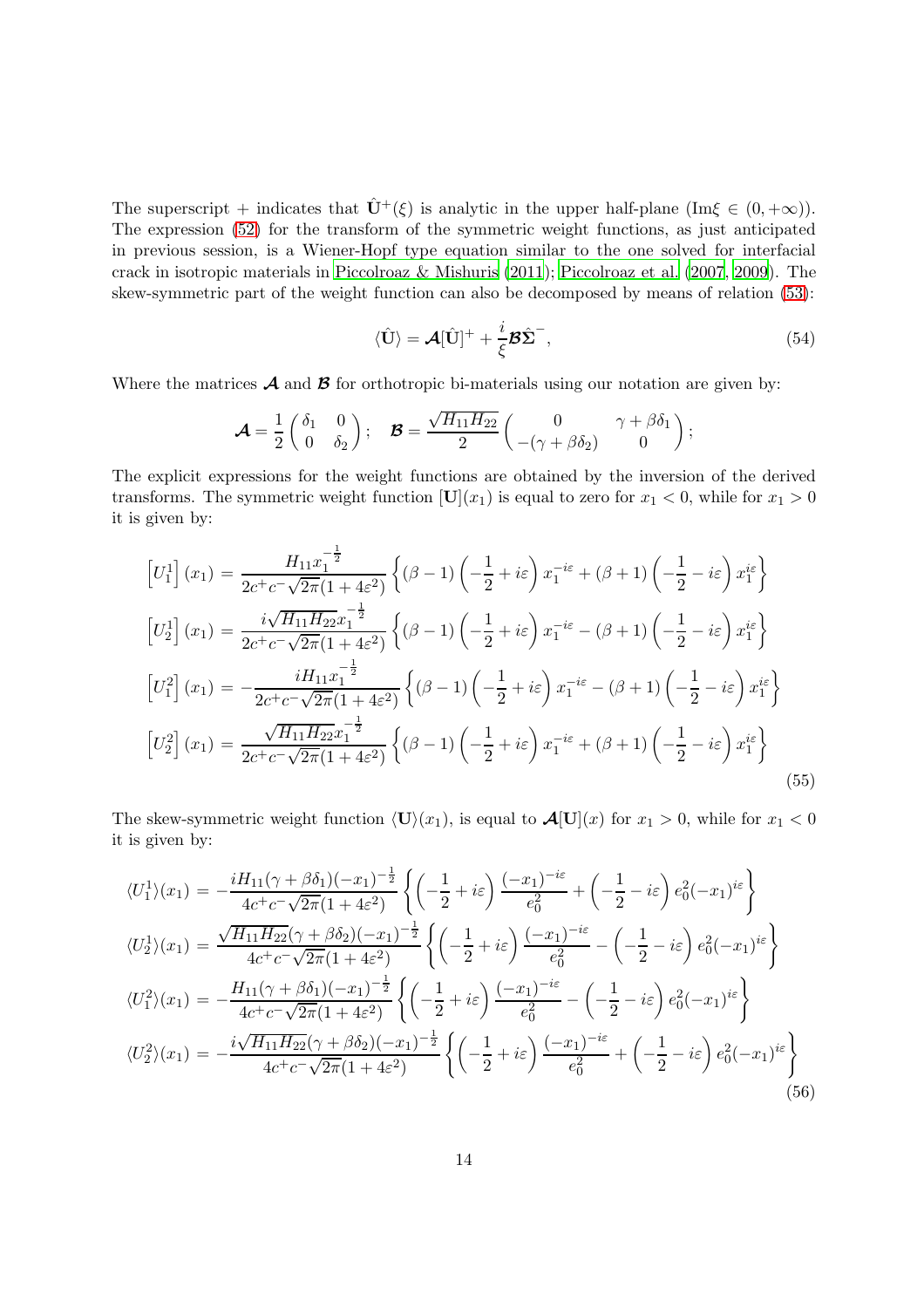### 4.3 Stress-intensity factor for orthotropic bi-materials

The symmetric and skew-symmetric weight functions are now used for evaluating the complex stress factor for a loading correspondent to an arbitrary system of forces, following the procedure outlined in [Piccolroaz et al. \(2007](#page-25-6), [2009](#page-25-0)) and [Piccolroaz et](#page-25-1) al. [\(2010](#page-25-1)). In Section [2.4,](#page-6-0) we have shown that complex stress identity factor represents the coefficient of the first order asymptotic term of physical traction field near the crack tip. Remembering equation [\(28\)](#page-6-2), for  $x_2 \to 0^+$  the traction becomes:

<span id="page-14-0"></span>
$$
\boldsymbol{\tau}(x_1) = \frac{x_1^{-\frac{1}{2}}}{2\sqrt{2\pi}} \boldsymbol{\mathcal{T}}(x_1) \mathbf{K} + \frac{x_1^{\frac{1}{2}}}{2\sqrt{2\pi}} \boldsymbol{\mathcal{T}}(x_1) \mathbf{J} + \frac{x_1^{\frac{3}{2}}}{2\sqrt{2\pi}} \boldsymbol{\mathcal{T}}(x_1) \mathbf{L} + \mathcal{O}(x_1^{\frac{5}{2}})
$$
(57)

For orthotropic bi-materials, considering the components of w given by [\(46\)](#page-11-0), the matrix  $\mathcal{T}(x_1)$ is:

$$
\mathcal{T}(x_1) = \begin{pmatrix} -ix_1^{i\varepsilon} & ix_1^{-i\varepsilon} \\ \sqrt{\frac{H_{11}}{H_{22}}}x_1^{i\varepsilon} & \sqrt{\frac{H_{11}}{H_{22}}}x_1^{-i\varepsilon} \end{pmatrix},
$$

The Fourier transform of the [\(57\)](#page-14-0), as  $\xi \to \infty$  and Im $\xi \in (0, +\infty)$ , is:

$$
\hat{\tau}^{+}(\xi) = \frac{\xi_{+}^{-\frac{1}{2}}}{4}\hat{\mathcal{T}}(\xi_{+})\mathbf{K} + \frac{\xi_{+}^{-\frac{1}{2}}}{4\xi}\hat{\mathcal{T}}(\xi_{+})\mathbf{J} + \frac{\xi_{+}^{-\frac{1}{2}}}{4\xi^{2}}\hat{\mathcal{T}}(\xi_{+})\mathbf{L} + \mathcal{O}(\xi^{-\frac{7}{2}})
$$
(58)

Where:

$$
\hat{\mathcal{T}}(\xi_{+}) = \begin{pmatrix} \frac{\xi_{+}^{-i\varepsilon}}{c^{+}e_{0}} & -\frac{e_{0}\xi_{+}^{i\varepsilon}}{c^{-}}\\ \sqrt{\frac{H_{11}}{H_{22}}}\frac{i\xi_{+}^{-i\varepsilon}}{c^{+}e_{0}} & \sqrt{\frac{H_{11}}{H_{22}}}\frac{i e_{0}\xi_{+}^{i\varepsilon}}{c^{-}} \end{pmatrix}
$$

Using this expression, the explicit transforms of the traction  $\hat{\Sigma}^-$  and of the symmetric weight functions matrix  $[\hat{\mathbf{U}}]^+$  derived in previous Section, and evaluating  $[\hat{\mathbf{u}}]^-$  , the asymptotic expansions for the members of Betti identity [\(27\)](#page-6-3) are derived:

<span id="page-14-2"></span>
$$
[\hat{\mathbf{U}}]^{+T} \mathcal{R} \hat{\boldsymbol{\tau}}^{+} = \xi^{-1} \mathcal{M}_1 \mathbf{K} + \xi^{-2} \mathcal{M}_2 \mathbf{J} + \mathcal{O}(\xi^{-3}) \quad \text{for} \quad \text{Im}\xi \in (0, +\infty)
$$
 (59)

$$
\hat{\Sigma}^{-T} \mathcal{R}[\hat{\mathbf{u}}]^{-} = \xi^{-1} \mathcal{M}_1 \mathbf{K} + \xi^{-2} \mathcal{M}_2 \mathbf{J} + \mathcal{O}(\xi^{-3}) \quad \text{for} \quad \text{Im}\xi \in (-\infty, 0)
$$
 (60)

The explicit form for the matrix  $\mathcal{M}_1$  is:

$$
\mathcal{M}_1 = -\frac{H_{11}}{4c^+c^-(1+4\varepsilon^4)} \begin{pmatrix} -\frac{(\beta-1)(1-2i\varepsilon)}{\varepsilon_0^2} & e_0^2(\beta+1)(1+2i\varepsilon) \\ \frac{i(\beta-1)(1-2i\varepsilon)}{\varepsilon_0^2} & ie_0^2(\beta+1)(1+2i\varepsilon) \end{pmatrix}
$$
(61)

Now, we rewrite the Fourier transform of the Betti identity [\(27\)](#page-6-3) in terms of a Riemann-Hilbert problem:

<span id="page-14-1"></span>
$$
\Psi^{+}(\xi) - \Psi^{-}(\xi) = -[\hat{\mathbf{U}}]^{+T}(\xi)\mathcal{R}\langle\hat{\mathbf{p}}\rangle(\xi) - \langle\hat{\mathbf{U}}\rangle^{+T}(\xi)\mathcal{R}[\hat{\mathbf{p}}](\xi), \quad \xi \in \mathbf{R}
$$
(62)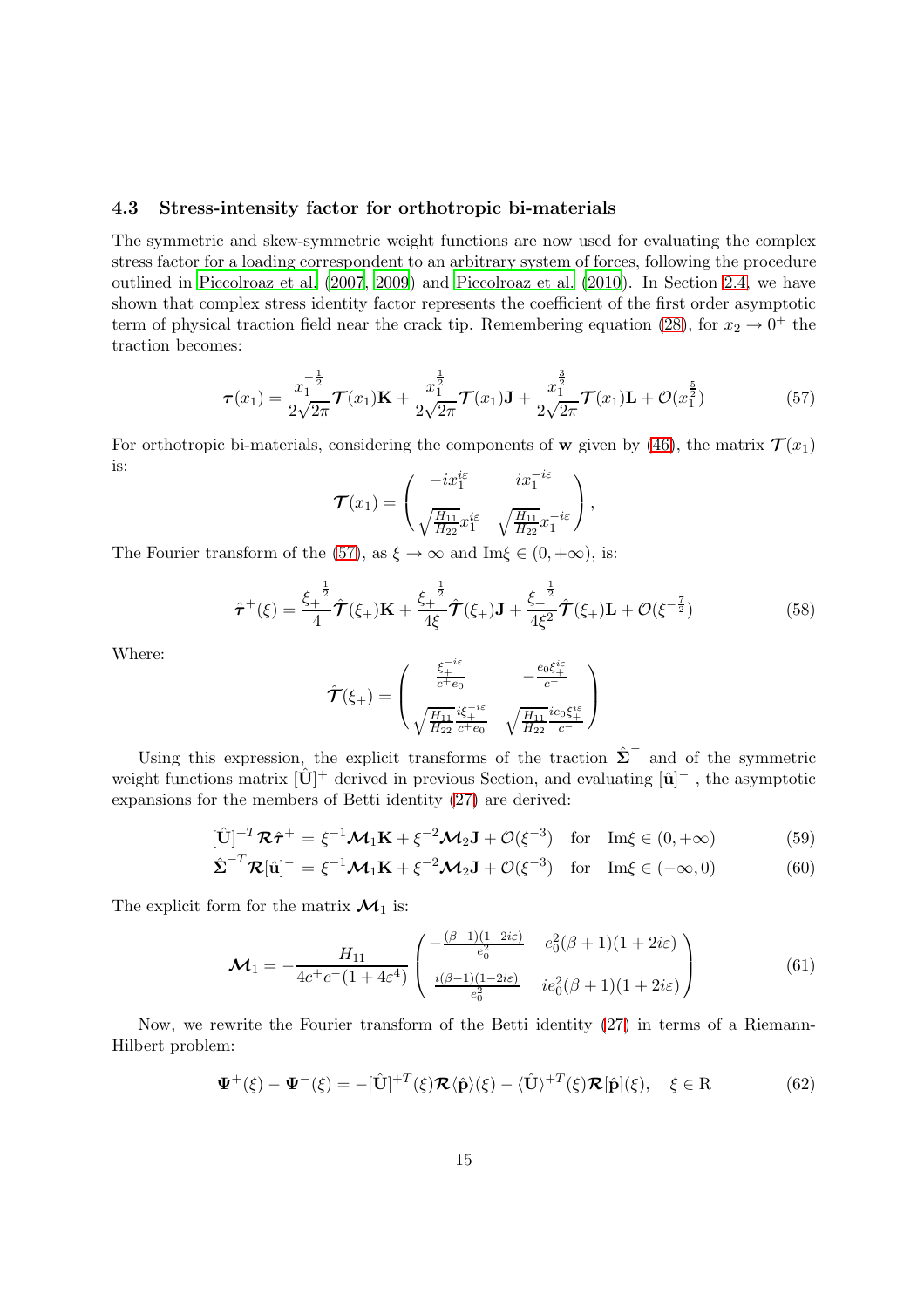Where  $\Psi(\xi)$ , according to the Plemelj formula, is:

$$
\Psi^{\pm}(\xi) = \frac{1}{2\pi i} \int_{-\infty}^{\infty} \frac{\Psi(\eta)}{\eta - \xi} d\eta,
$$
\n(63)

Then the solution of the [\(62\)](#page-14-1) is:

$$
[\hat{\mathbf{U}}]^{+T} \mathcal{R} \hat{\boldsymbol{\tau}}^{+} = \boldsymbol{\Psi}^{+}, \quad \text{Im}\xi \in (0, +\infty);
$$
  

$$
\hat{\boldsymbol{\Sigma}}^{-T} \mathcal{R}[\hat{\mathbf{u}}]^{-} = \boldsymbol{\Psi}^{-}, \quad \text{Im}\xi \in (-\infty, 0);
$$

From these expressions asymptotic estimates can be extracted. For  $\xi \to \infty$  we can expand Plemelj's formula, considering only the first term we have:

$$
\Psi^{\pm}(\xi) = \frac{1}{2\pi i} \int_{-\infty}^{\infty} \frac{\Psi(\eta)}{\eta - \xi} d\eta = -\xi^{-1} \frac{1}{2\pi i} \int_{-\infty}^{\infty} \Psi(\eta) d\eta + \mathcal{O}(\xi^{-2})
$$
(64)

Substituing this expression and the expansions [\(59\)](#page-14-2) and [\(60\)](#page-14-2) in [\(62\)](#page-14-1), comparing the corresponding terms, and considering only the first order, the following general formula for the complex stress intensity factor is obtained:

<span id="page-15-1"></span>
$$
\mathbf{K} = \frac{1}{2\pi i} \mathcal{M}_1^{-1} \int_{-\infty}^{\infty} \left\{ [\hat{\mathbf{U}}]^{+T}(\eta) \mathcal{R} \langle \hat{\mathbf{p}} \rangle(\eta) + \langle \hat{\mathbf{U}} \rangle^{+T}(\eta) \mathcal{R}[\hat{\mathbf{p}}](\eta) \right\} d\eta \tag{65}
$$

Since we have explicit expressions for matrix  $\mathcal{M}_1$  and for the Fourier transforms of both symmetric and skew-symmetric weight functions, now using the formula [\(65\)](#page-15-1) we can evaluate the complex stress intensity factor associated to an arbitrary loading for interfacial cracks in orthotropic bi-materials. In the next section an illustrative example of computation of  $\bf{K}$  by means of the [\(65\)](#page-15-1) is reported.

## <span id="page-15-0"></span>5 An illustrative example

In this section we present an illustrative example of computation of complex stress intensity factor  $K$  for an interfacial crack loaded by a simple asymmetric force system in orthotropic bi-materials. The considered force system is illustrated in Fig.[\(2\)](#page-16-0): the loading consists in a point force  $F$  acting upon the upper crack face at a distance  $a$  behind the crack tip and two point forces  $F/2$  acting upon the lower crack face at a distance  $a-b/2$  and  $a+b/2$ , respectively, behind the crack tip.

The loading can be expressed in terms of the Dirac delta function [\(Piccolroaz et al.](#page-25-0), [2009](#page-25-0)):

$$
p^{+}(x_1) = -F\delta(x_1 + a), \qquad p^{-}(x_1) = -\frac{F}{2}\delta(x_1 + a + b) - \frac{F}{2}\delta(x_1 + a - b), \tag{66}
$$

As it is shown in Fig.[\(2\)](#page-16-0), the loading can be decomposed into symmetric and skew-symmetric part:

$$
\langle p \rangle (x_1) = -\frac{F}{2} \delta(x_1 + a) - \frac{F}{4} \delta(x_1 + a + b) - \frac{F}{4} \delta(x_1 + a - b)
$$
  
\n
$$
[p] (x_1) = -F \delta(x_1 + a) + \frac{F}{2} \delta(x_1 + a + b) + \frac{F}{2} \delta(x_1 + a - b)
$$
\n(67)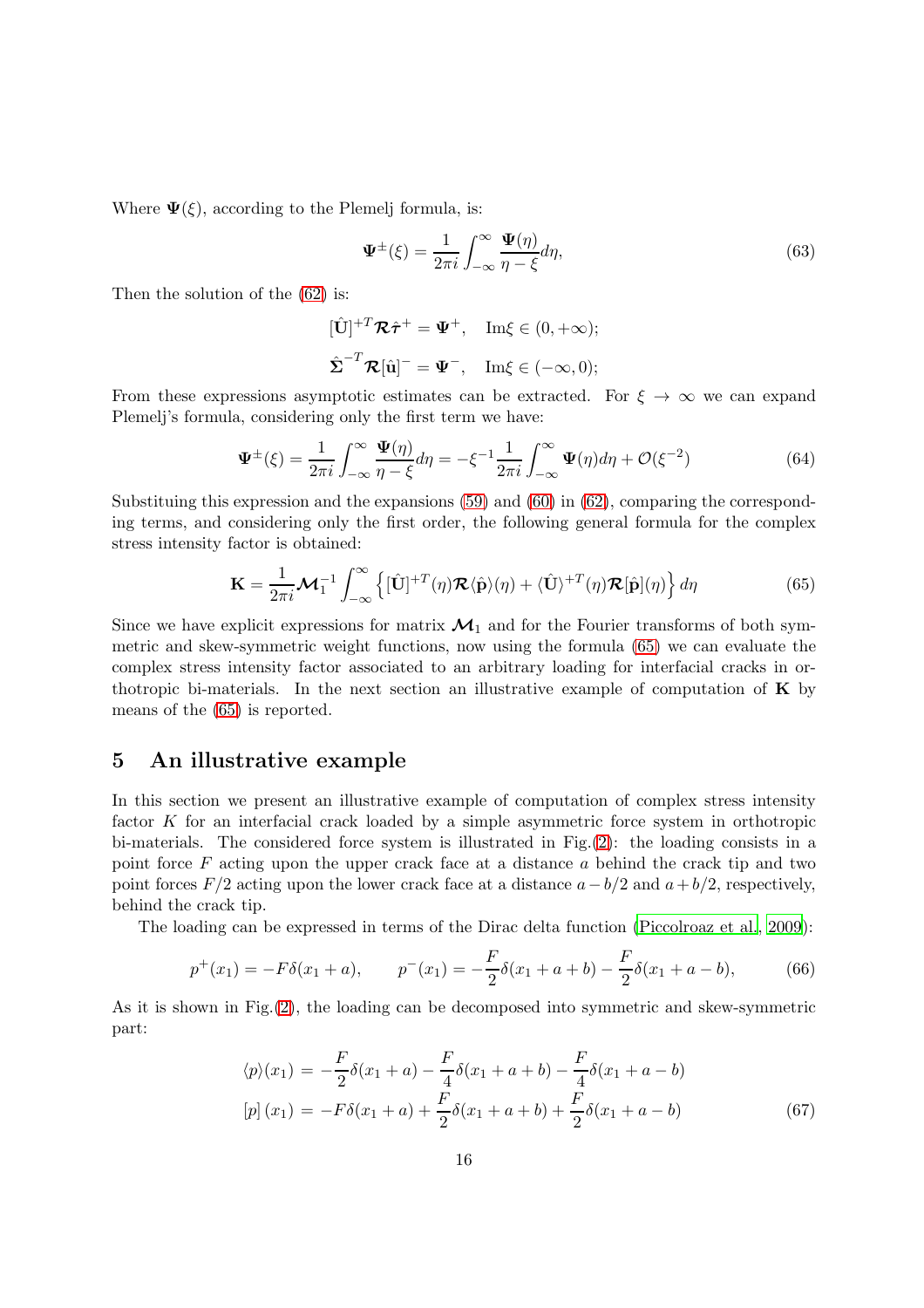

<span id="page-16-0"></span>Figure 2: "Three point" loading of an interfacial crack.

The Fourier transform of the symmetric and skew symmetric part of the loading are given by:

$$
\langle \hat{p} \rangle(\xi) = -\frac{F}{2}e^{-i\xi a} - \frac{F}{4}e^{-i\xi(a+b)} - \frac{F}{4}e^{-i\xi(a-b)} \n[\hat{p}](\xi) = -Fe^{-i\xi a} + \frac{F}{2}e^{-i\xi(a+b)} + \frac{F}{2}e^{-i\xi(a-b)}
$$
\n(68)

Using these expressions and the explicit transforms of the symmetric and skew-symmetric weight functions in orthotropic media, [\(52\)](#page-12-3) and [\(54\)](#page-13-0), both symmetric and anti-symmetric part of the complex stress intensity factor  $K = K^S + K^A$  corresponding to this loading system have been evaluated by means of the integral formula [\(65\)](#page-15-1):

$$
K^{S} = \frac{e_0^2}{1-\beta} F \sqrt{\frac{H_{22}}{H_{11}}} \sqrt{\frac{2}{\pi}} a^{-\frac{1}{2}-i\varepsilon} \left\{ \frac{1}{2} + \frac{1}{4} (1-b/a)^{-\frac{1}{2}-i\varepsilon} + \frac{1}{4} (1+b/a)^{-\frac{1}{2}-i\varepsilon} \right\}
$$
  

$$
K^{A} = \frac{e_0^2 (\gamma + \delta_2)}{(1-\beta)^2} F \sqrt{\frac{H_{22}}{H_{11}}} \sqrt{\frac{2}{\pi}} a^{-\frac{1}{2}-i\varepsilon} \left\{ \frac{1}{2} - \frac{1}{4} (1-b/a)^{-\frac{1}{2}-i\varepsilon} - \frac{1}{4} (1+b/a)^{-\frac{1}{2}-i\varepsilon} \right\}
$$

In order to study the behavior of these symmetric and anti-symmetric contributions to the stress intensity factors in function of  $b/a$ , the following non-dimensional parameters have been defined [\(Suo, 1990b](#page-25-4)):

$$
\Phi = \frac{[(s_{11}s_{22})^{\frac{1}{2}}]^{(2)}}{[(s_{11}s_{22})^{\frac{1}{2}}]^{(1)}}, \Theta^{(1)} = \left[\frac{s_{12}}{(s_{11}s_{22})^{\frac{1}{2}}}\right]^{(1)}, \Theta^{(2)} = \left[\frac{s_{12}}{(s_{11}s_{22})^{\frac{1}{2}}}\right]^{(2)},
$$

Then we can exprime  $H_{11}$ ,  $H_{22}$ ,  $\delta_2$  and  $\gamma$  in function of these parameters:

$$
\frac{H_{22}}{H_{11}} = \frac{[2n\lambda^{-\frac{1}{4}}]^{(1)} + [2n\lambda^{-\frac{1}{4}}]^{(2)}\Phi}{[2n\lambda^{\frac{1}{4}}]^{(1)} + [2n\lambda^{\frac{1}{4}}]^{(2)}\Phi}
$$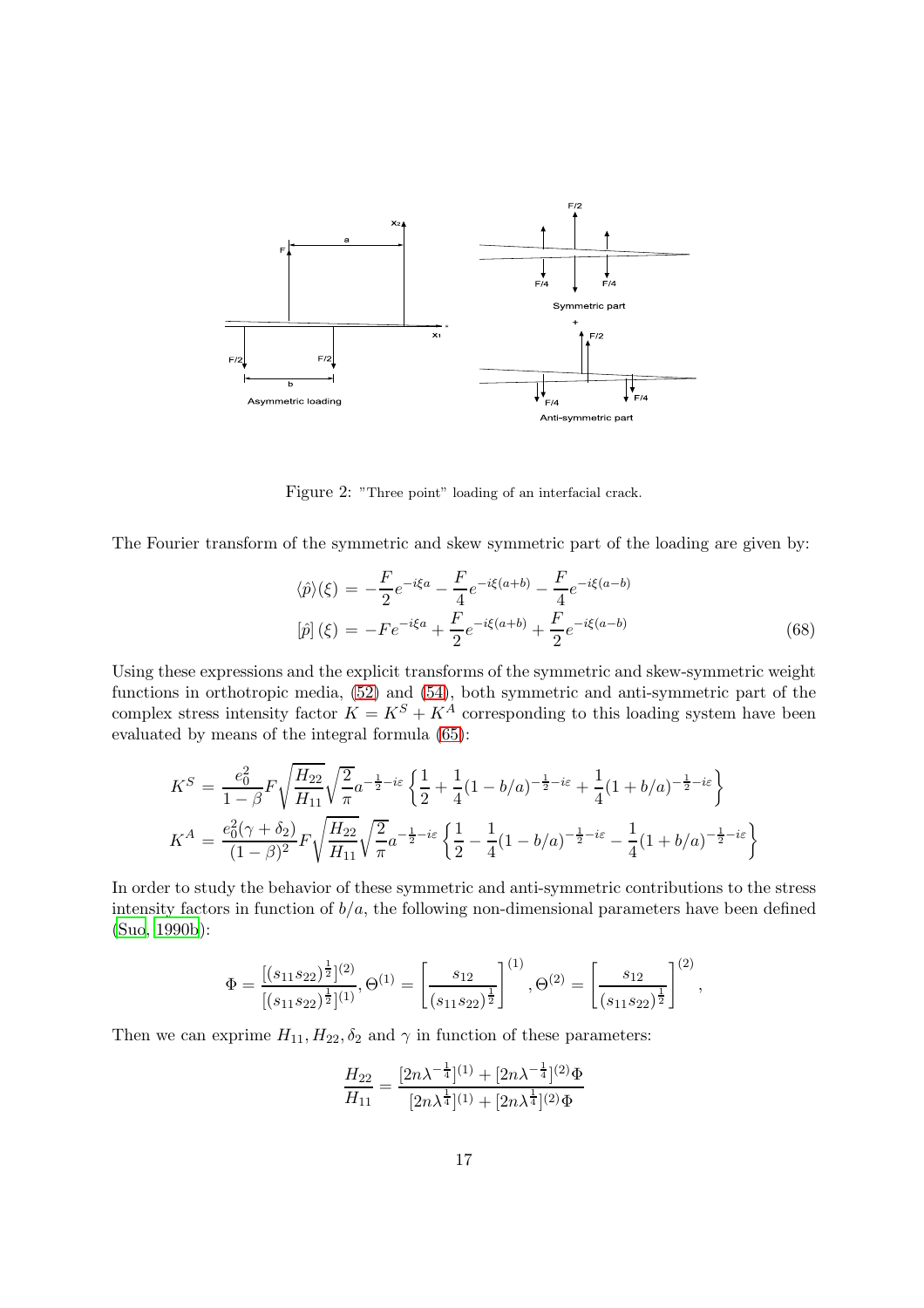$$
\delta_2 = \frac{[2n\lambda^{-\frac{1}{4}}]^{(1)} - [2n\lambda^{-\frac{1}{4}}]^{(2)}\Phi}{[2n\lambda^{-\frac{1}{4}}]^{(1)} + [2n\lambda^{-\frac{1}{4}}]^{(2)}\Phi}
$$

$$
\gamma = \beta \frac{[1+\Theta]^{(1)} - [1+\Theta]^{(2)}\Phi}{\Phi[1+\Theta]^{(1)} - [1+\Theta]^{(2)}}
$$

It is important to note that the Dundurs parameter  $\gamma$ , associated to the skew-symmetric part of the loading, depends on  $\beta$ . Moreover, oscillations of the stress and displacement fields are excluded for  $\beta = 0$ ,  $\varepsilon = 0$  [\(Suo, 1990b](#page-25-4)). In this case also  $\gamma = 0$ .

The complex stress intensity factor has been computed for  $\rho^{(1)} = 0.74, 1/\lambda^{(1)} = 1, \Theta^{(1)} = 1$  $1/2, \rho^{(2)} = 4.91, \Phi = 6.4$  (here we have considered that material (1) is alluminium and material (2) is boron [\(Suo, 1990a\)](#page-25-9)),  $\Theta^{(1)} = 1/2, \Theta^{(2)} = 2$  and five different values of the Dundurs oscillation parameter  $\beta = \{-1/4, -1/2, 0, 1/4, 1/2\}$ . The values have been normalized multiplying by  $a^{\frac{1}{2}}F^{-1}$  and plotted in Fig.[\(3\)](#page-18-0) in function of the ratio  $b/a$ . The symmetric stress intensity factor is reported on the left of the figure, while the skew-symmetric is on the right, the real part is reported on the top while the imaginary is on the bottom. Observing the figure, we note that both the real and the imaginary part of the skew-symmetric stress intensity factor are zero for  $b/a = 0$ , as expected, since for  $b = 0$  the loading is symmetric. As we increase  $b/a$ , the skew-symmetric contribution to the loading become more relevant, and the skew symmetric stress intensity factor correspondingly increases. As we can see, in the case without oscillation, corresponding to  $\beta = 0$ , both the imaginary parts  $K_{II}^S$  and  $K_{II}^A$  vanish and the stress intensity factor becomes real. Both the symmetric and the skew-symmetric stress intensity factors diverge for  $b/a \rightarrow 0$ , because a point force is approaching the crack tip.

In order to characterize the magnitude of the skew-symmetric stress intensity factor respect to the symmetric stress intensity factor, the ratio  $K_I^A/K_I^S$  is evaluated as a function of  $b/a$  in Fig.[\(4\)](#page-19-0). We observe that as  $b/a$  increases,  $K_I^A$  may reach the 40% of  $K_I^S$ , as a consequence we can say that the contribution of the skew-symmetric part of the loading is not negligible, and needs to be taken into account in perturbative analysis of interfacial cracks between two dissimilar anisotropic elastic materials subject to asymmetric forces systems applied on the crack faces [\(Piccolroaz et al.](#page-25-1), [2010](#page-25-1), [2009](#page-25-0)).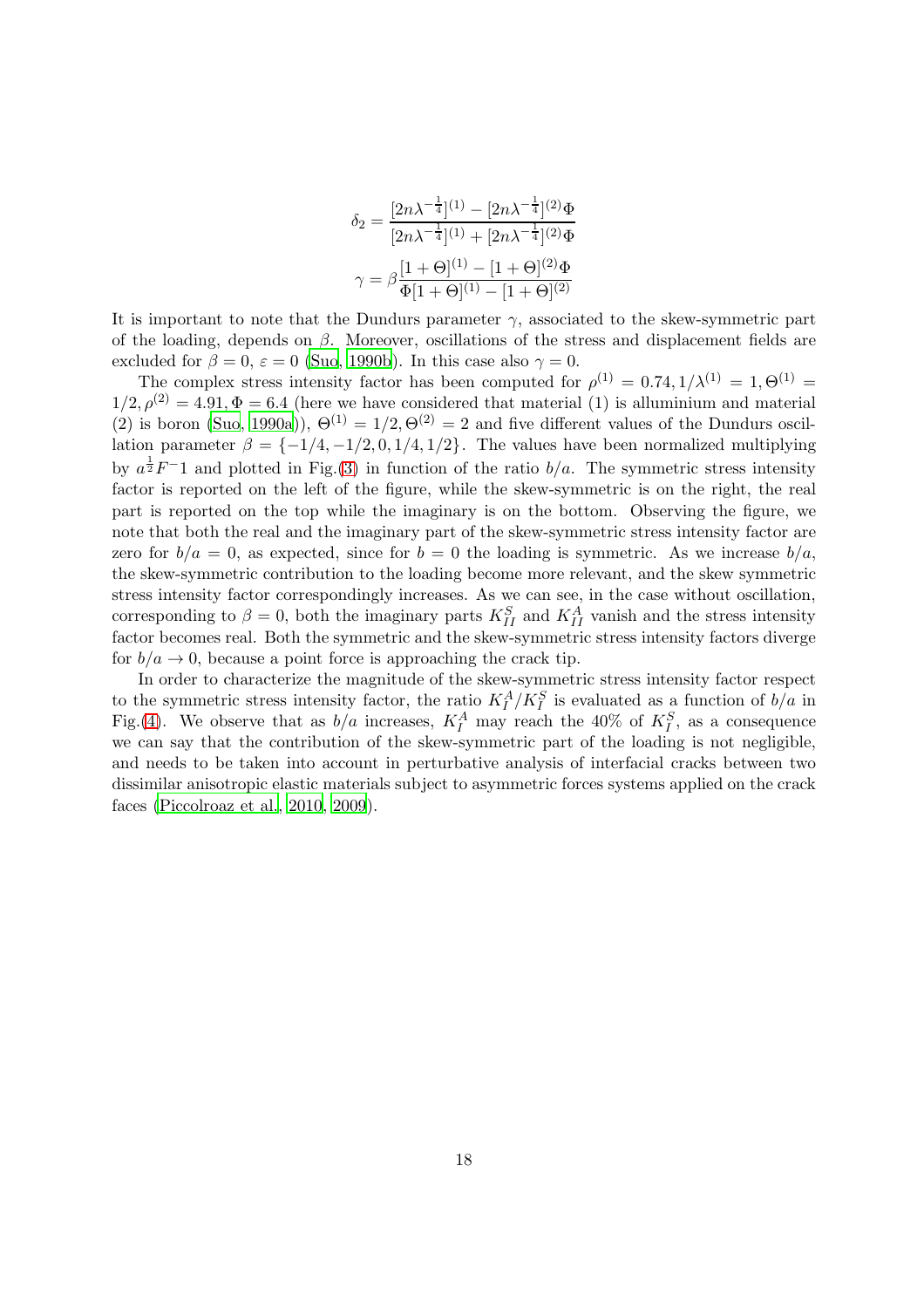

<span id="page-18-0"></span>Figure 3: Symmetric and anti-symmetric stress intensity factors as functions of  $b/a$  computed for  $\rho^{(1)}$  =  $0.74, 1/\lambda^{(1)} = 1, \Theta^{(1)} = 1/2, \rho^{(2)} = 4.91, 1/\lambda^{(2)} = 14.3, \Theta^{(2)} = 2, \Phi = 6.4$  and different values of the Dundurs parameter  $\beta$ :  $\beta = -1/2$ ,  $\beta = -1/4$ ,  $\beta = 0$ ,  $\beta = 1/4$ ,  $\beta = 1/2$ .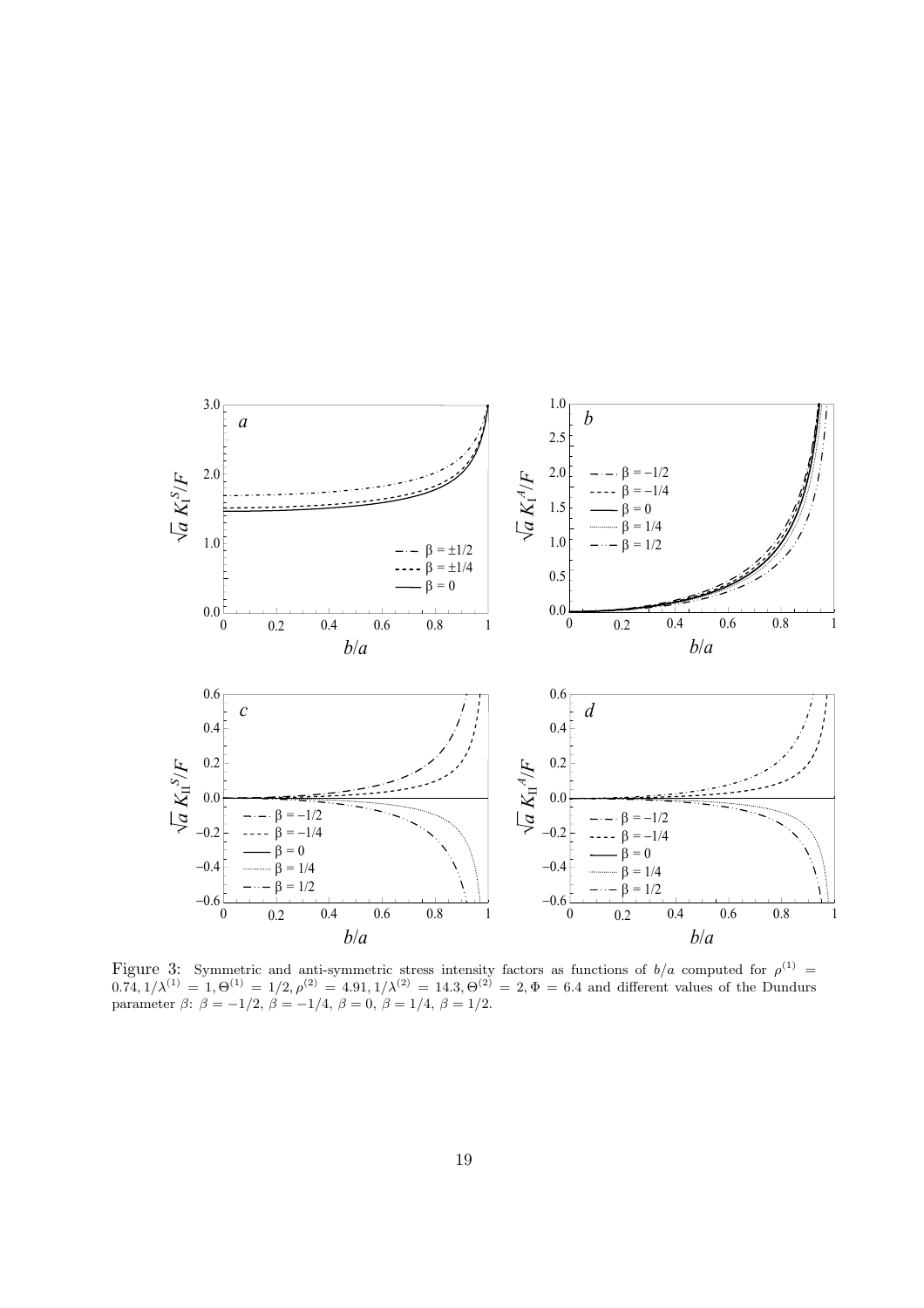

<span id="page-19-0"></span>Figure 4: Ratio  $K_I^A/K_I^S$  computed for  $\rho^{(1)} = 0.74, 1/\lambda^{(1)} = 1, \Theta^{(1)} = 1/2, \rho^{(2)} = 4.91, 1/\lambda^{(2)} = 14.3, \Theta^{(2)} =$ 2,  $\Phi = 6.4$  and different values of the Dundurs parameter  $\beta$ :  $\beta = -1/2$ ,  $\beta = -1/4$ ,  $\beta = 0$ ,  $\beta = 1/4$ ,  $\beta = 1/2$ reported in function of  $b/a$ .

## 6 Conclusions

The developed general approach for the derivation of symmetric and skew-symmetric weight function matrices for interfacial plane cracks between dissimilar anisotropic materials, based on Stroh formulation of displacements and stress fields, have been discussed in details and tested by means of the application to the case of a crack placed at the interface between two orthotropic materials under plane stress. The skew-symmetric weight functions obtained by means of the proposed method have been compared to those obtained for the same problem by the construction of the full-field singular solution of the elasticity problem in a half-plane [\(Piccolroaz et al.](#page-25-0), [2009\)](#page-25-0), the comparison between the two different solutions is reported in Appendix A. The perfect equality detected between the expressions derived by means of two distinct approaches is an important ulterior proof for the obtained results.

Since the proposed Stroh representation is valid for stationary and steady-state elasticity problems in many anisotropic media [\(Stroh, 1962](#page-25-3); [Suo, 1990b;](#page-25-4) [Ting](#page-25-7), [1996](#page-25-7)), it can be utilized for evaluating explicit weight functions for plane interfacial cracks in several kind of materials (Stroh analysis have been proposed for example in quasi-crystals [\(Radi & Mariano](#page-25-10), [2010](#page-25-10)), piezoelectrics [\(Suo et al., 1992](#page-25-8)) and poroelastics media [\(Gautier et al.](#page-24-15), [2011](#page-24-15)). The derived weight functions can be used in many important applications: in perturbative expansions for growing cracks or wavy cracks problems [\(Piccolroaz et al.](#page-25-6), [2007](#page-25-6)), and in the computation of the stress intensity factor for non-symmetric self-balanced load generated by a system of point-forces applied on the crack faces. An example of stress intensity factor evaluation for an asymmetric loading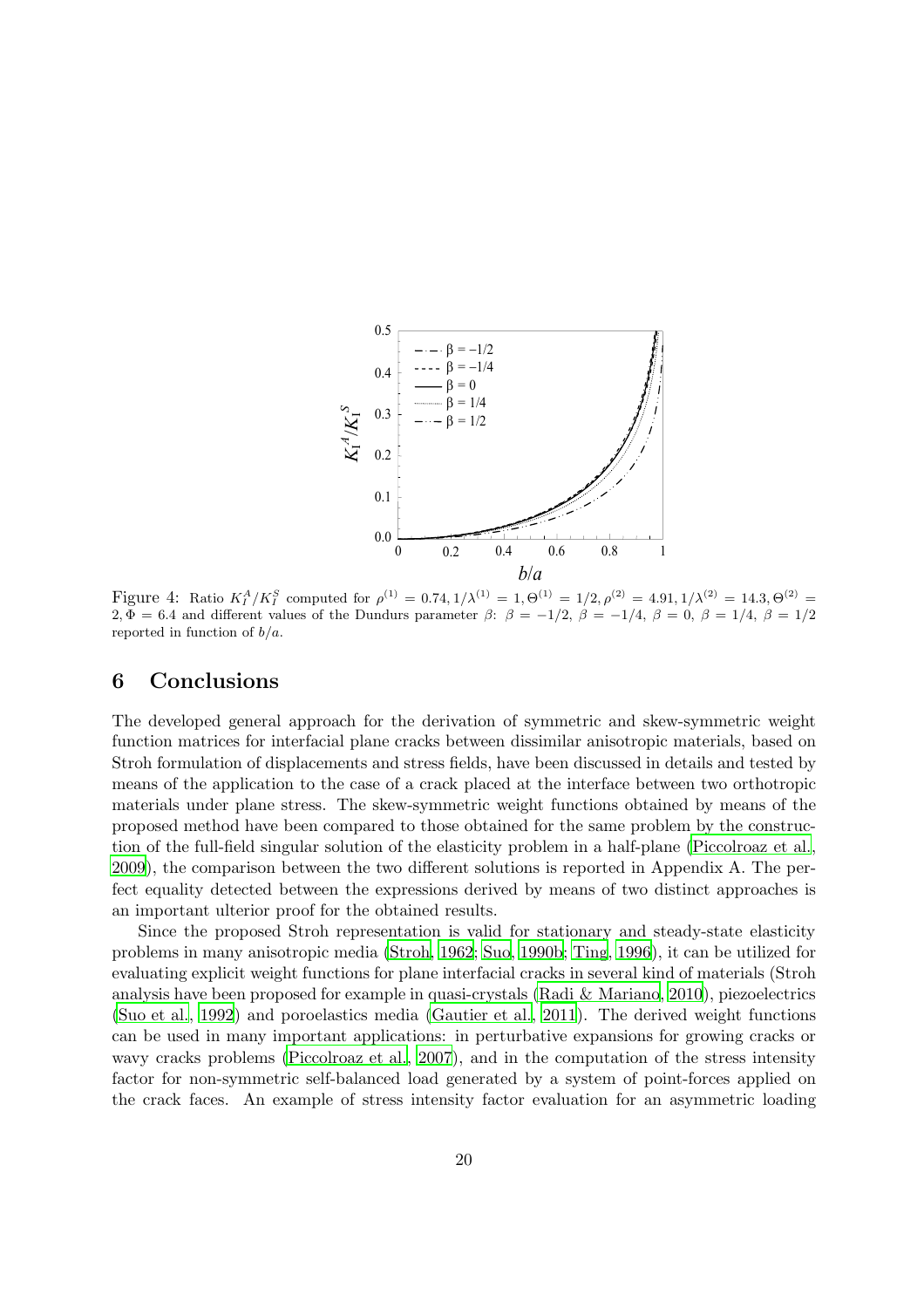is reported in Section [\(5\)](#page-15-0): weight functions matrices obtained for orthotropic bi-materials have been used in the computation, and the results show that the contribution of the skew-symmetric part of the loading is not negligible and must be considered in the asymptotic expressions of the stress near the crack tip, as it has already been demonstrated for the case of isotropic media [\(Piccolroaz et al., 2009](#page-25-0), [2010\)](#page-25-1).

## 7 Acknowledgements

The authors are grateful to Prof. G. Mishuris and Dr. A. Piccolroaz for the fruitful discussions about weight functions theory and their valuable suggestions. L. M. and E. R. gratefully acknowledge financial support from the Cassa di Risparmio di Modena in the framework of the International Research Project 2009 − 2010 "Modelling of crack propagation in complex materials".

# Appendix A

In this appendix, the Fourier transforms of the singular solution of the interfacial crack problem between two dissimilar orthotropic materials are derived by solving a boundary value problem for a semi-infinite half-plane subjected to traction boundary conditions at its boundary, following the procedure illustrated in [Piccolroaz et al. \(2009](#page-25-0)). The derived expressions for the singular displacements and for the symmetric and skew-symmetric weight functions are compared to those obtained in Section [\(3\)](#page-7-0) by means of the direct solution of the Riemann-Hilbert problem [\(10\)](#page-3-3). The perfect agreement detected between the expressions derived using two different approaches is an important test for the obtained results.

Initially, we consider the lower half-plane, denoted in the article by the superscript  $(2)$ . Introducing the Fourier transform of the stresses respect to the variable  $x_1$ , we consider the component  $\hat{\sigma}_{22}$  as the primary unknown function, so that the plane strain elasticity problem for the orthotropic material  $(2)$  is reduce to the following ordinary differential equation:

<span id="page-20-0"></span>
$$
s_{11}^{(2)}\hat{\sigma}_{22}^{-''''} - \xi^2 \left(s_{66}^{(2)} + 2s_{12}^{(2)}\right)\hat{\sigma}_{22}^{-''} + \xi^4 s_{22}^{(2)}\hat{\sigma}_{22}^- = 0\tag{69}
$$

Where a prime denotes the derivatives respect to  $x_2$ . The characteristic equation associated to [\(69\)](#page-20-0) is:

$$
[\omega^{(2)}]^{4} s_{11}^{(2)} - \xi^{2} \left( s_{66}^{(2)} + 2s_{12}^{(2)} \right) [\omega^{(2)}]^{2} + \xi^{4} s_{22}^{(2)} = 0, \quad \xi \in \mathcal{R}
$$

Introducing  $\nu^{(2)} = \omega^{(2)}/|\xi|$  and using the same notation of section [4,](#page-9-0) this characteristic equation becomes:

$$
\lambda^{(2)}[\nu^{(2)}]^4 - 2\rho^{(2)}(\lambda^{(2)})^{\frac{1}{2}}[\nu^{(2)}]^2 + 1 = 0
$$
\n(70)

Assuming that this equation possesses four distinct roots,  $(\rho^{(2)} \neq 1)$ , the general solution of the plane strain elasticity problem in the lower half-plane is:

$$
\hat{\sigma}_{22}^-(\xi, x_2) = A_1^{(2)} e^{|\xi| \nu_1^{(2)} x_2} + A_2^{(2)} e^{|\xi| \nu_2^{(2)} x_2}, \quad \hat{\sigma}_{11}^-(\xi, x_2) = -\frac{1}{\xi^2} \hat{\sigma}_{22}^{-\prime}, \quad \hat{\sigma}_{21}^-(\xi, x_2) = -\frac{i}{\xi} \hat{\sigma}_{22}^{-\prime}, \quad (71)
$$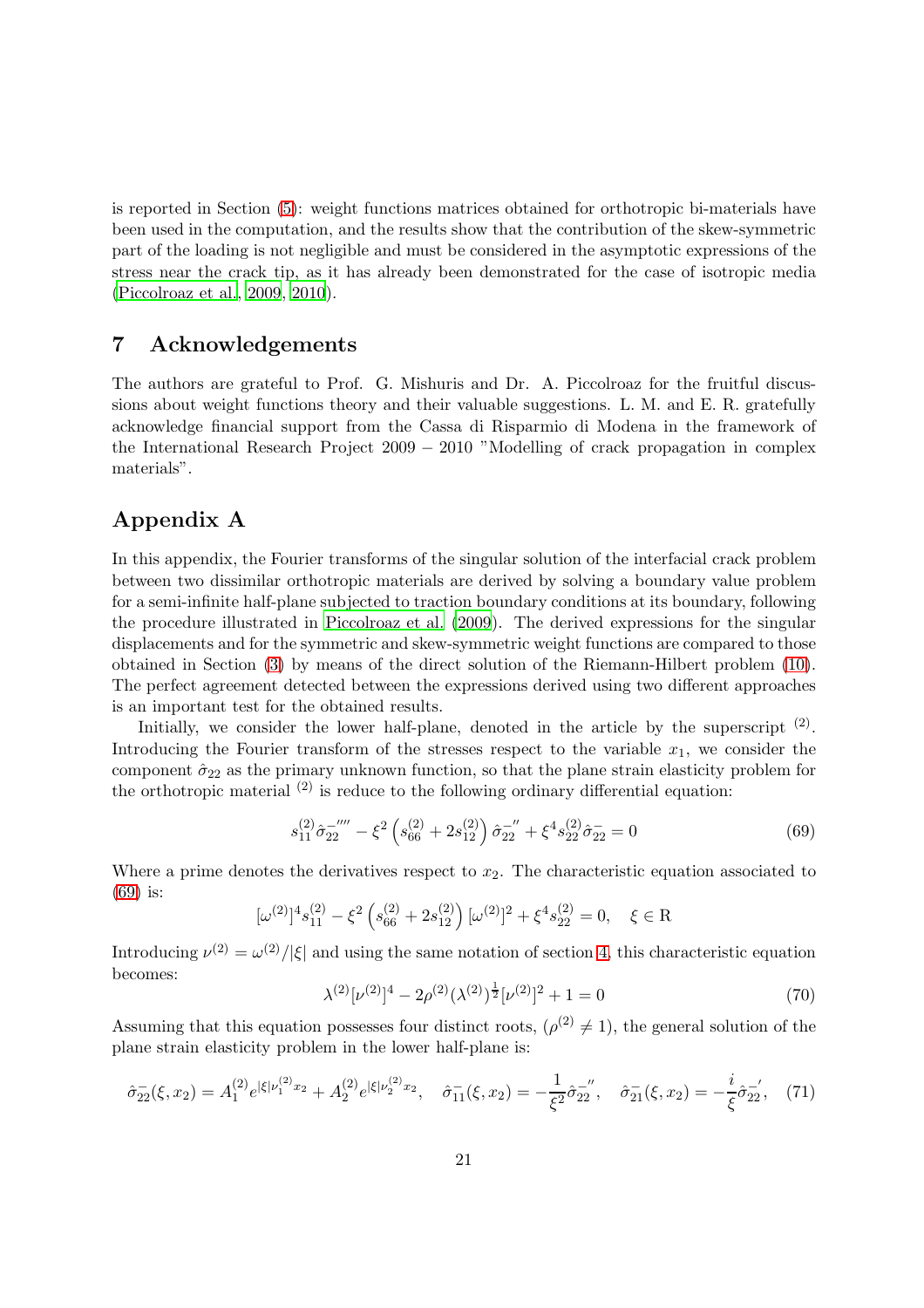The Fourier transform on the displacements components are:

<span id="page-21-0"></span>
$$
\hat{u}_1^- = \frac{i}{\xi} \left( s_{11}^{(2)} \hat{\sigma}_{11}^- + s_{12}^{(2)} \hat{\sigma}_{22}^- \right), \quad \hat{u}_2^- = \frac{1}{\xi^2} \left( s_{11}^{(2)} \hat{\sigma}_{11}^{-'} + s_{12}^{(2)} \hat{\sigma}_{22}^{-'} \right), \tag{72}
$$

Where only the two eigenvalues with positive real part  $(Re^{(2)}\nu > 0)$ , such that the stresses vanish at the infinity  $(\hat{\sigma}_{ij}^- \to 0$  for  $x_2 \to -\infty$ , has been accounted. Remembering the conditions for having positive definetess of the strain energy density introduced in section [4,](#page-9-0) the two eigenvalues with positive real part become:

$$
\nu_1^{(2)} = \left[\lambda^{-\frac{1}{4}}(n+m)\right]^{(2)}, \quad \nu_2^{(2)} = \left[\lambda^{-\frac{1}{4}}(n-m)\right]^{(2)}, \quad \text{for} \quad 1 < \rho^{(2)} < +\infty,
$$
  

$$
\nu_1^{(2)} = \left[\lambda^{-\frac{1}{4}}(n+im)\right]^{(2)}, \quad \nu_2^{(2)} = \left[\lambda^{-\frac{1}{4}}(n-im)\right]^{(2)}, \quad \text{for} \quad -1 < \rho^{(2)} < 1,
$$

From this form it is straightforward to note that these eigenvalues can be expressed in function of Stroh eigenvalues introduced in second section by means of the relation:

<span id="page-21-2"></span>
$$
\nu_1^{(2)} = -i\mu_1^{(2)}, \qquad \nu_2^{(2)} = -i\mu_2^{(2)}, \tag{73}
$$

In order to derive the weight functions, we need to evaluate explicit expressions for the singular displacements utilizing the [\(72\)](#page-21-0). The boundary conditions along the boundary  $x_2 = 0^-$  are defined as follows:

$$
\hat{\sigma}_{22}(\xi, x_2 = 0^-) = \hat{\Sigma}_2^-(\xi), \quad \hat{\sigma}_{21}^-(\xi, x_2 = 0^-) = \hat{\Sigma}_1^-(\xi), \quad \xi \in \mathbb{R}
$$

where  $\Sigma_{21}^-$ ,  $\Sigma_{22}^-$  are the components of the singular traction defined in section [4,](#page-9-0) (equations [\(48\)](#page-12-0) and [\(49\)](#page-12-1)). It follows that:

$$
\hat{\sigma}_{22}^{-}(\xi, x_2 = 0^{-}) = A_1^{(2)} + A_2^{(2)} = \hat{\Sigma}_2^{-}(\xi),
$$
  

$$
\hat{\sigma}_{21}^{-}(\xi, x_2 = 0^{-}) = -i \text{sign}(\xi) \left( A_1^{(2)} \nu_1^{(2)} + A_2^{(2)} \nu_2^{(2)} \right) = \hat{\Sigma}_1^{-}(\xi),
$$

and thus:

$$
A_1^{(2)} = \frac{\nu_2^{(2)} \hat{\Sigma}_2^- - i \text{sign}(\xi) \hat{\Sigma}_1^-}{\nu_2^{(2)} - \nu_1^{(2)}},\tag{74}
$$

$$
A_2^{(2)} = \frac{i \text{sign}(\xi)\hat{\Sigma}_1^- - \nu_2^{(2)}\hat{\Sigma}_2^-}{\nu_1^{(2)} - \nu_1^{(2)}},\tag{75}
$$

The Fourier transforms of the singular displacements fields are then:

<span id="page-21-1"></span>
$$
\hat{u}_1^-(\xi, x_2) =
$$
\n
$$
= \frac{1}{\xi(\nu_2^{(2)} - \nu_1^{(2)})} \left\{ \left[ sign(\xi) \left( s_{12}^{(2)} - s_{11}^{(2)} \left[ \nu_1^{(2)} \right]^2 \right) \hat{\Sigma}_1^- + i\nu_2^{(2)} \left( s_{12}^{(2)} - s_{11}^{(2)} \left[ \nu_1^{(2)} \right]^2 \right) \hat{\Sigma}_2^- \right] e^{i\xi|\nu_1^{(2)}x_2} +
$$
\n
$$
+ \left[ sign(\xi) \left( s_{11}^{(2)} \left[ \nu_2^{(2)} \right]^2 - s_{12}^{(2)} \right) \hat{\Sigma}_1^- + i\nu_1^{(2)} \left( s_{11}^{(2)} \left[ \nu_2^{(2)} \right]^2 - s_{12}^{(2)} \right) \hat{\Sigma}_2^- \right] e^{i\xi|\nu_2^{(2)}x_2} \right\} \tag{76}
$$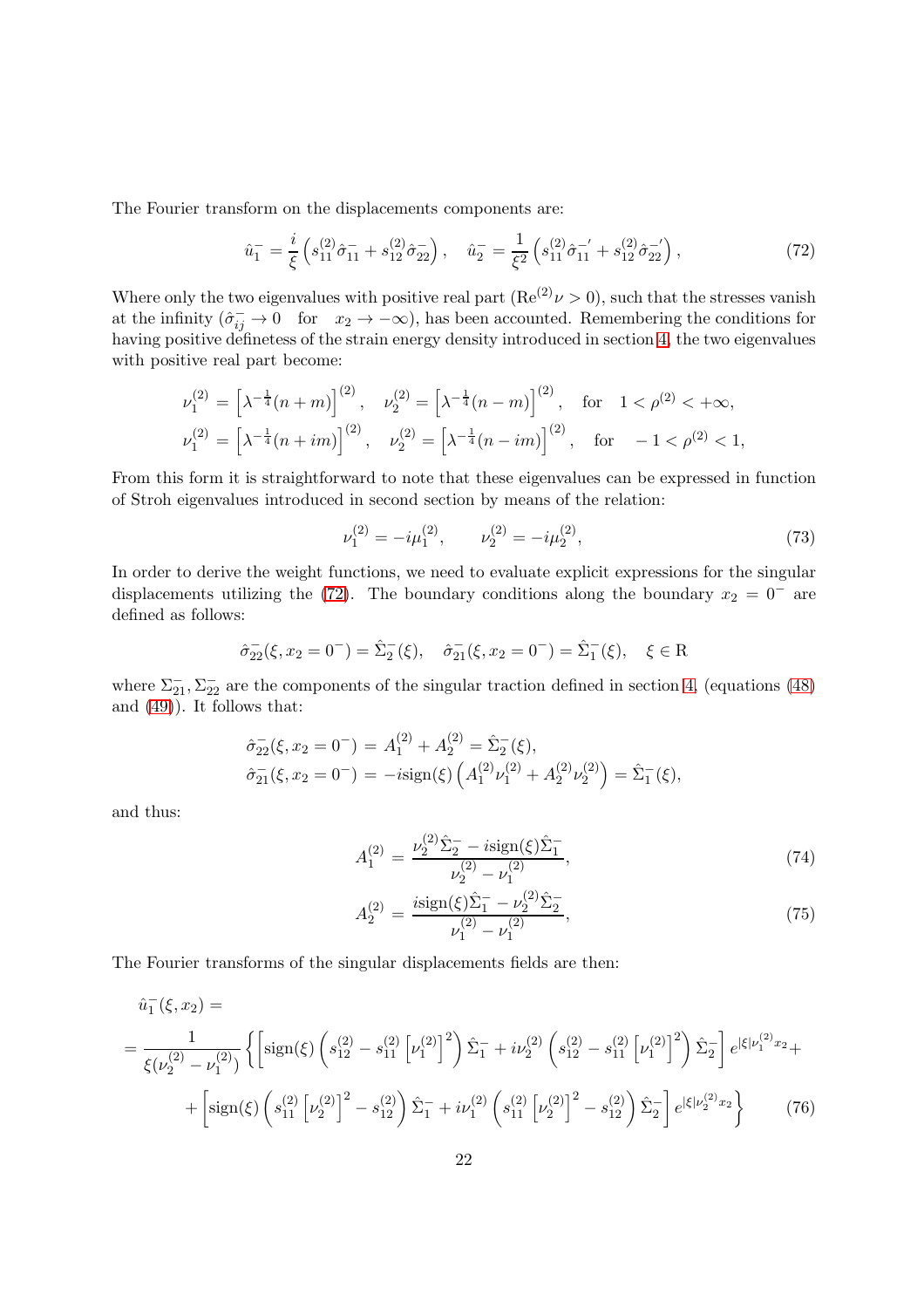$$
\hat{u}_{2}^{-}(\xi, x_{2}) = \frac{1}{\xi(\nu_{2}^{(2)} - \nu_{1}^{(2)})} \left\{ \left[ i \left( s_{11}^{(2)} \left[ \nu_{1}^{(2)} \right]^{2} - s_{12}^{(2)} - s_{66}^{(2)} \right) \nu_{1}^{(2)} \hat{\Sigma}_{1}^{-} + \right. \right. \left. + \text{sign}(\xi) \left( s_{12}^{(2)} + s_{66}^{(2)} - s_{11}^{(2)} \left[ \nu_{1}^{(2)} \right]^{2} \right) \nu_{1}^{(2)} \nu_{2}^{(2)} \hat{\Sigma}_{2}^{-} \right] e^{|\xi| \nu_{1}^{(2)} x_{2}} + \left[ i \left( s_{12}^{(2)} + s_{66}^{(2)} - s_{11}^{(2)} \left[ \nu_{2}^{(2)} \right]^{2} \right) \nu_{2}^{(2)} \hat{\Sigma}_{1}^{-} + \right. \left. + \text{sign}(\xi) \left( s_{11}^{(2)} \left[ \nu_{2}^{(2)} \right]^{2} - s_{12}^{(2)} - s_{66}^{(2)} \right) \nu_{1}^{(2)} \nu_{2}^{(2)} \hat{\Sigma}_{2}^{-} \right] e^{|\xi| \nu_{2}^{(2)} x_{2}} \right\} \tag{77}
$$

<span id="page-22-0"></span>For the upper half-plane, we find the same expressions, subject to replacing  $|\xi|$  with  $-|\xi|$ and the superscript (2) with (1) [Piccolroaz et al. \(2009](#page-25-0)). From equations [\(76\)](#page-21-1) and [\(77\)](#page-22-0) and their corresponding expressions on the upper half-plane, we can derive the traces of the singular displacements transforms on the plane containing the crack:

$$
\hat{U}_{1}^{+}(\xi) = \hat{u}_{1}^{+}(\xi, x_{2} = 0^{+}) = \left(-\frac{[(\nu_{2} + \nu_{1})s_{11}]^{(1)}}{|\xi|}, i\frac{[s_{12} + s_{11}\nu_{1}\nu_{2}]^{(1)}}{\xi}\right)\hat{\Sigma}^{-}
$$
\n
$$
\hat{U}_{2}^{+}(\xi) = \hat{u}_{2}^{+}(\xi, x_{2} = 0^{+}) = \left(i\frac{[(s_{11} + s_{66}) - (\nu_{2} + \nu_{1} + \nu_{1}\nu_{2})s_{11}]^{(1)}}{\xi}, -\frac{[s_{11}\nu_{1}\nu_{2}(\nu_{2} + \nu_{1})]^{(1)}}{|\xi|}\right)\hat{\Sigma}^{-}
$$
\n
$$
\hat{U}_{1}^{-}(\xi) = \hat{u}_{1}^{-}(\xi, x_{2} = 0^{-}) = \left(\frac{[(\nu_{2} + \nu_{1})s_{11}]^{(2)}}{|\xi|}, i\frac{[s_{12} + s_{11}\nu_{1}\nu_{2}]^{(2)}}{\xi}\right)\hat{\Sigma}^{-}
$$
\n
$$
\hat{U}_{2}^{-}(\xi) = \hat{u}_{2}^{-}(\xi, x_{2} = 0^{-}) = \left(i\frac{[(s_{11} + s_{66}) - (\nu_{2} + \nu_{1} + \nu_{1}\nu_{2})s_{11}]^{(2)}}{\xi}, \frac{[s_{11}\nu_{1}\nu_{2}(\nu_{2} + \nu_{1})]^{(2)}}{|\xi|}\right)\hat{\Sigma}^{-}
$$

Using the relation [\(73\)](#page-21-2) between  $\eta_{1,2}$  and the Stroh eigenvalues:

$$
\nu_1 = -i\mu_1, \qquad \nu_2 = -i\mu_2,
$$

and considering the following relations

$$
\nu_1^2 + \nu_2^2 = -(\mu_1^2 + \mu_2^2) = \frac{2s_{12} + s_{66}}{s_{11}}, \quad \nu_1^2 \nu_2^2 = \mu_1^2 \mu_2^2 = \frac{s_{22}}{s_{11}};
$$

we deduce the expressions for singular displacements along the axes of propagation of the crack  $(x_2 = 0)$ , as follows:

$$
\hat{U}_{1}^{+}(\xi) = \hat{u}_{1}^{+}(\xi, x_{2} = 0^{+}) = \left(-\frac{[\text{Im}(\mu_{1} + \mu_{2})s_{11}]^{(1)}}{|\xi|}, -i\frac{[s_{11}\mu_{1}\mu_{2} - s_{12}]^{(1)}}{\xi}\right)\hat{\Sigma}^{-}
$$
\n
$$
\hat{U}_{2}^{+}(\xi) = \hat{u}_{2}^{+}(\xi, x_{2} = 0^{+}) = \left(i\frac{[s_{11}\overline{\mu_{1}\mu_{2}} - s_{12}]^{(1)}}{\xi}, \frac{1}{|\xi|}\left[\text{Im}\left(\frac{1}{\mu_{1}} + \frac{1}{\mu_{2}}\right)\right]^{(1)}\right)\hat{\Sigma}^{-}
$$
\n
$$
\hat{U}_{1}^{-}(\xi) = \hat{u}_{1}^{-}(\xi, x_{2} = 0^{-}) = \left(\frac{[\text{Im}(\mu_{1} + \mu_{2})s_{11}]^{(2)}}{|\xi|}, -i\frac{[s_{11}\mu_{1}\mu_{2} - s_{12}]^{(2)}}{\xi}\right)\hat{\Sigma}^{-}
$$
\n
$$
\hat{U}_{2}^{-}(\xi) = \hat{u}_{2}^{-}(\xi, x_{2} = 0^{-}) = \left(i\frac{[s_{11}\overline{\mu_{1}\mu_{2}} - s_{12}]^{(2)}}{\xi}, -\frac{1}{|\xi|}\left[\text{Im}\left(\frac{1}{\mu_{1}} + \frac{1}{\mu_{2}}\right)\right]^{(2)}\right)\hat{\Sigma}^{-}
$$
\n(78)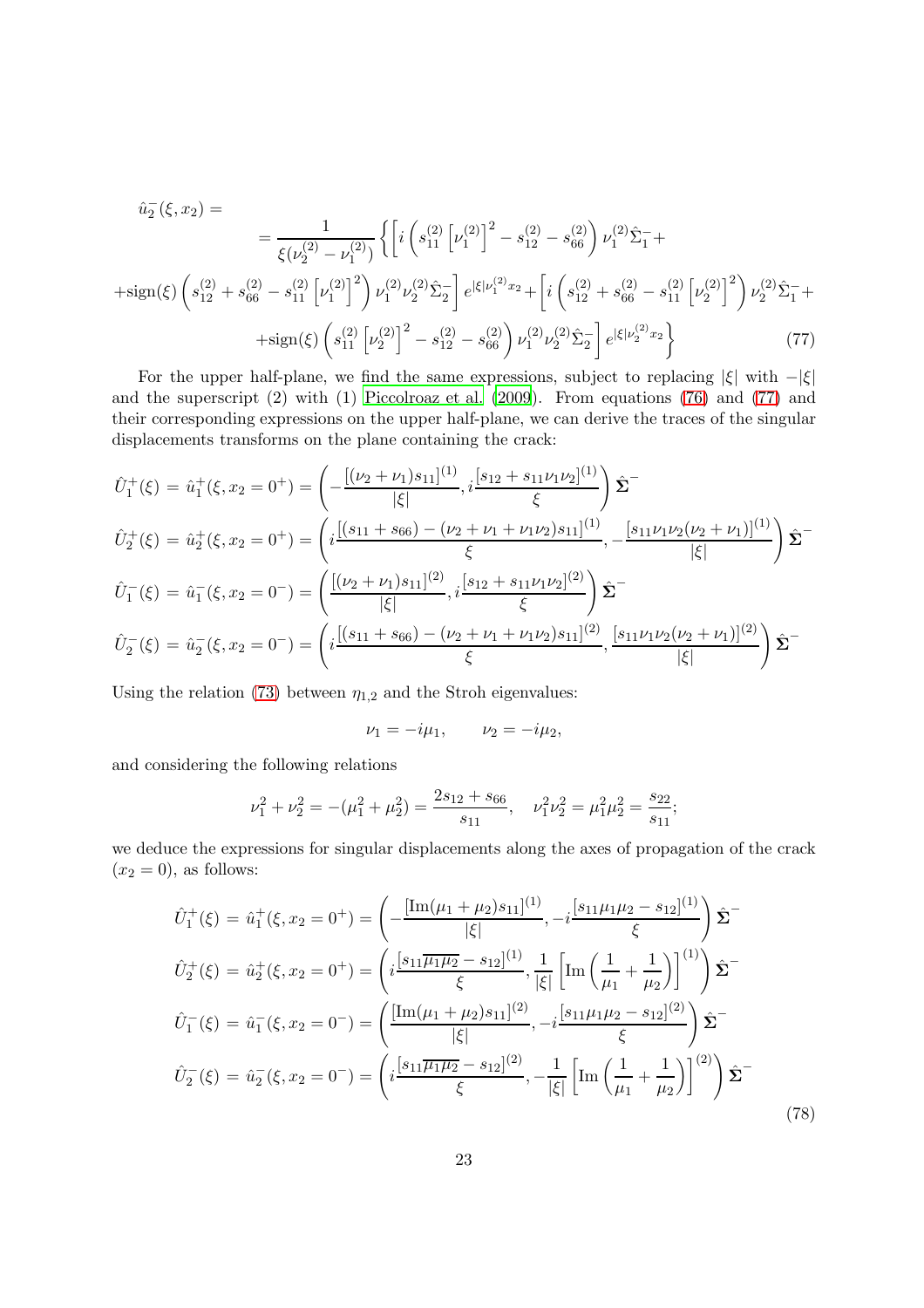These expressions can be written in the same form of the physical displacements [\(30\)](#page-8-3) and [\(31\)](#page-8-4):

$$
\hat{\mathbf{U}}^{+}(\xi) = \left\{ \frac{1}{2\xi} (\mathbf{Y}^{(1)} - \overline{\mathbf{Y}}^{(1)}) - \frac{1}{2|\xi|} (\mathbf{Y}^{(1)} + \overline{\mathbf{Y}}^{(1)}) \right\} \hat{\Sigma}
$$
\n(79)

$$
\hat{\mathbf{U}}^{-}(\xi) = \left\{ \frac{1}{2\xi} (\mathbf{Y}^{(2)} - \overline{\mathbf{Y}}^{(2)}) + \frac{1}{2|\xi|} (\mathbf{Y}^{(2)} + \overline{\mathbf{Y}}^{(2)}) \right\} \hat{\Sigma}
$$
\n(80)

where the hermitian matrices  $\mathbf{Y}^{(1)}$  and  $\mathbf{Y}^{(2)}$  possess exactly the same form [\(42\)](#page-10-3), evaluated by specializing the Stroh formalism to the case of a two-dimensional orthotropic material [\(Suo](#page-25-4), [1990b\)](#page-25-4):

$$
\mathbf{Y}^{(1),(2)} = \begin{pmatrix} [s_{11}\text{Im}(\mu_1 + \mu_2)]^{(1),(2)} & -i [s_{11}\mu_1\mu_2 - s_{12}]^{(1),(2)} \\ i [s_{11}\overline{\mu}_1\overline{\mu}_2 - s_{12}]^{(1),(2)} & -[s_{22}\text{Im}\left(\frac{1}{\mu_1} + \frac{1}{\mu_2}\right)]^{(1),(2)} \end{pmatrix}
$$
(81)

The Fourier transforms of the symmetric and skew-symmetric weight functions are defined respectively as the jump and the average of the singular displacements across the plane containing the crack:

$$
[\hat{\mathbf{U}}](\xi) = \hat{\mathbf{U}}^{+}(\xi) - \hat{\mathbf{U}}^{-}(\xi) = \frac{1}{|\xi|} \left\{ i \operatorname{sign}(\xi) \operatorname{Im}(\mathbf{Y}^{(1)} - \mathbf{Y}^{(2)}) - \operatorname{Re}(\mathbf{Y}^{(1)} + \mathbf{Y}^{(2)}) \right\} \hat{\Sigma}
$$
  

$$
\langle \hat{\mathbf{U}} \rangle(\xi) = \frac{1}{2} \left( \hat{\mathbf{U}}^{+}(\xi) + \hat{\mathbf{U}}^{-}(\xi) \right) = \frac{1}{2|\xi|} \left\{ i \operatorname{sign}(\xi) \operatorname{Im}(\mathbf{Y}^{(1)} + \mathbf{Y}^{(2)}) - \operatorname{Re}(\mathbf{Y}^{(1)} - \mathbf{Y}^{(2)}) \right\} \hat{\Sigma}
$$
\n(82)

We have finally recovered the expressions  $(34)$  and  $(35)$ , previously derived from the direct solution of the Riemann-Hilbert problem for the interfacial crack by means of the Stroh formalism, consequently, we can say that the two alternative formulations are perfectly equivalent, and that our result is proved by this further test.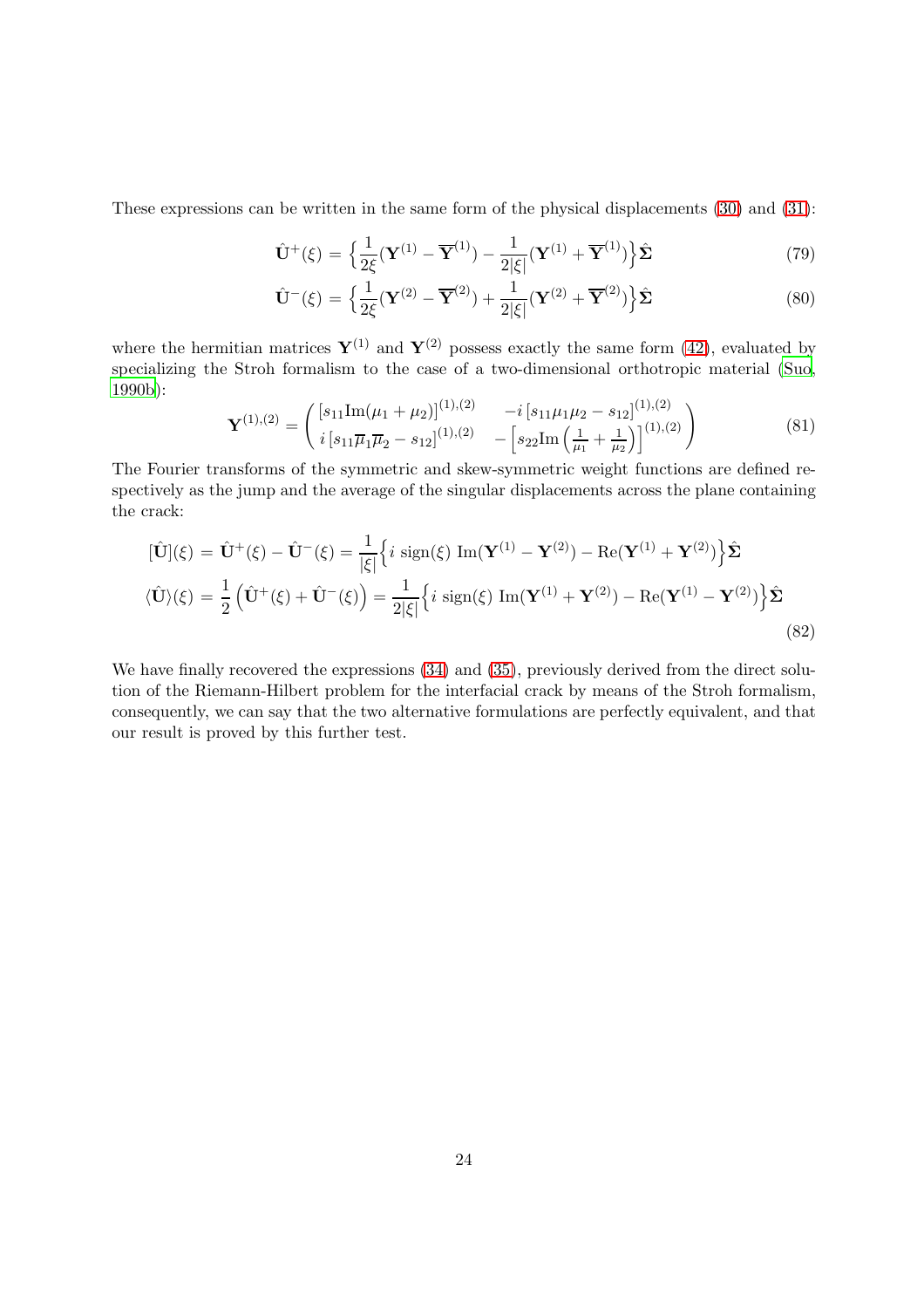## References

- <span id="page-24-6"></span>Antipov, Y. A. (1999). An exact solution of the 3-D problem of an interface semi-infinite plane crack. *J. Mech. Phys. Solids*, *47*, 1051–1093.
- <span id="page-24-0"></span>Bercial-Velez, J. P., Antipov, Y. A., & Movchan, A. B. (2005). High-order asymptotics and perturbation problems for 3D interfacial cracks. *J. Mech. Phys. Solids*, *53*, 1128–1162.
- <span id="page-24-2"></span>Bueckner, H. F. (1985). Weight functions and fundamental fields for the penny-shaped and the half plane crack in three-space. *Int. J. Solids Struct.*, *23*, 57–93.
- <span id="page-24-3"></span>Bueckner, H. F. (1989). Observations on weight functions. *Eng. Anal. Bound. Elem.*, *6*, 3–18.
- <span id="page-24-14"></span>Dundurs, J. (1969). Discussion of a paper by D. B. Bogy. *J. Appl. Mech.*, *36*, 650–652.
- <span id="page-24-7"></span>Gao, H. (1991). Weight function analysis for interface cracks: mis-mach versus oscillation. *J. Appl. Mech.*, *58*, 931–938.
- <span id="page-24-8"></span>Gao, H. (1992). Weight function method for interfacial cracks in anisotropic bimaterials. *Int. J. Fract.*, *56*, 139–158.
- <span id="page-24-11"></span>Gao, H., Abbudi, M., & Barnett, D. M. (1992). Interfacial crack-tip field in anisotropic elastic solids. *J. Mech. Phys. Solids*, *40*, 393–416.
- <span id="page-24-15"></span>Gautier, G., Kelders, L., Groby, J. P., Dazel, O., Ryck, L. D., & Leclaire, P. (2011). Propagation of acoustic waves in a one-dimensional macroscopically inhomogeneous poroelastic material. *J. Acoust. Soc. Am.*, *130*, 1390–1398.
- <span id="page-24-13"></span>Gupta, V., Argon, A. S., & Suo, Z. (1992). Crack deflection at an interface between two orthotropic media. *J. Appl. Mech.*, *59*, S79–S87.
- <span id="page-24-12"></span>Hwu, C. (1993). Relations among Stroh, Lekhnitskii and Muskhelishvili formulations. In *Proc. of the 10th National Conference on Mechanical Engineering*, (pp. 517–525). Taipei, Taiwan, R.O.C:.
- <span id="page-24-5"></span>Lazarus, V., & Leblond, J. B. (1998). Three-dimensional crack-face weight functions for the semi-infinite interface crack-i: variation of the stress intensity factors due to some small perturbation of the crack front. *J. Mech. Phys. Solids*, *46*, 489–511.
- <span id="page-24-10"></span>Lekhnitskii, S. G. (1963). *Theory of elasticity of an anisotropic mody*. Holden-Day, San Francisco.
- <span id="page-24-9"></span>Ma, L., & Chen, Y. (2004). Weight functions for interface cracks in dissimilar anisotropic materials. *Acta Mech. Sin.*, *20*, 82–88.
- <span id="page-24-4"></span>Meade, K. P., & Keer, L. M. (1984). On the problem of a pair of point forces applied to the faces of a semi-infinite plane crack. *J. Elasticity*, *14*, 3–14.
- <span id="page-24-1"></span>Mishuris, G. S., & Kuhn, G. (2001). Asymptotic behaviour of the elastic solution near the tip of a crack situated at a nonideal interface. *Z. Angew. Math. Mech.*, *81*, 811–826.